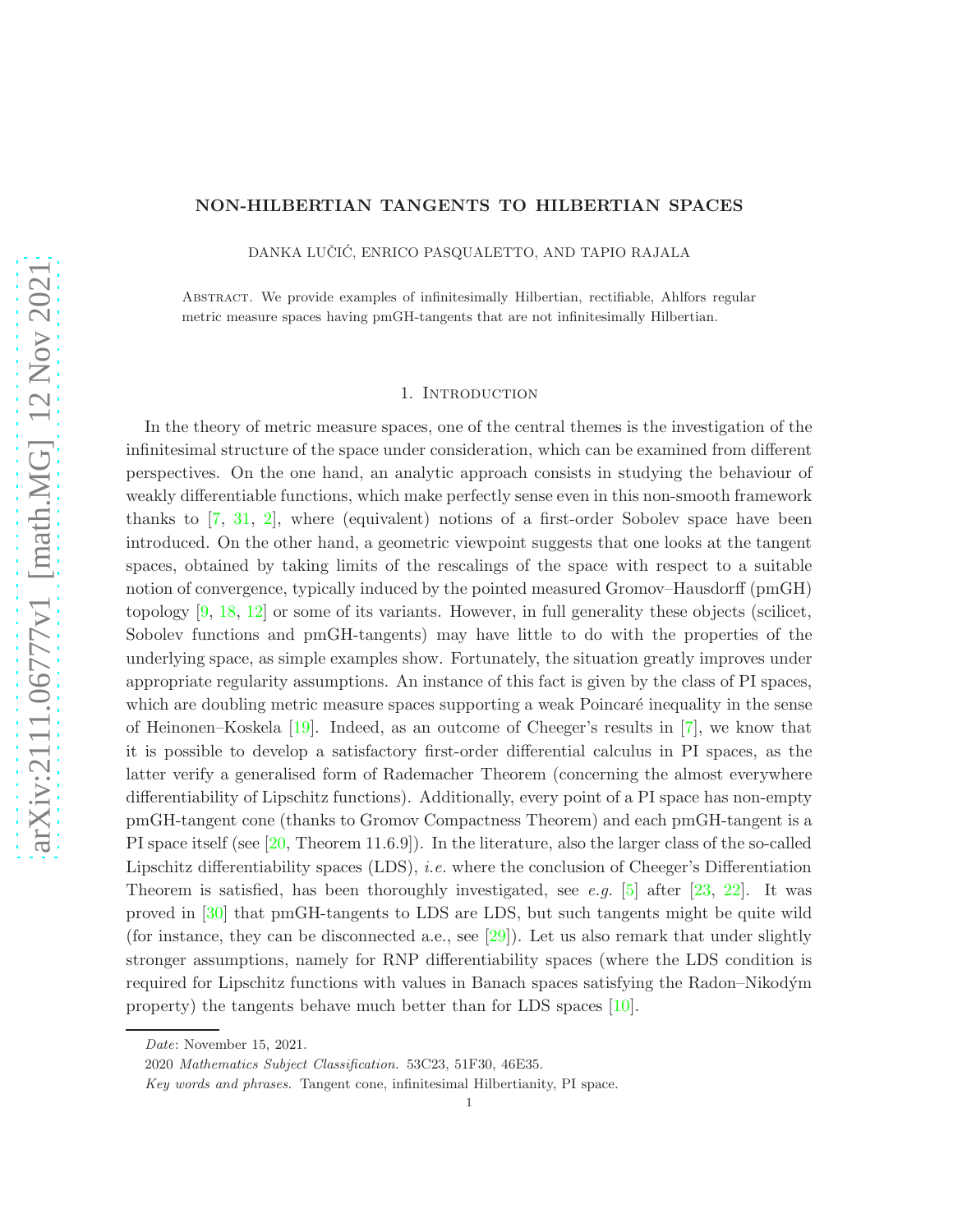The present paper focuses on the properties of the pmGH-tangents to those metric measure spaces which 'are Hilbertian at infinitesimal scales'. In this regard, the relevant notion is called infinitesimal Hilbertianity [\[13\]](#page-17-9). This assumption simply states that the 2-Sobolev space is a Hilbert space and is very natural when dealing with various non-smooth generalisations of Riemannian manifolds, such as Alexandrov spaces or RCD spaces. Since the infinitesimal Hilbertianity condition concerns the differentials of Sobolev functions, one can expect it to be stable only in some specific circumstances. As an indicator of this issue, just consider the fact that every metric measure space can be realised as the pmGH-limit of a sequence of discrete spaces. A significant example of the stability of infinitesimal Hilbertianity is that of RCD spaces, which are infinitesimally Hilbertian spaces verifying the  $CD(K, N)$  condition, which imposes a lower bound Ric  $\geq K$  on the Ricci curvature and an upper bound dim  $\leq N$  on the dimension, in some synthetic form. It follows from  $[3]$  that the class of  $RCD(K, N)$  spaces is closed under pmGH-convergence. Heuristically, even though the pmGH-convergence is a zeroth-order concept while the Hilbertianity is a first-order one, the stability of the latter is enforced by the uniformity at the level of the second-order structure (encoded in the common lower Ricci bounds). Another example can be found in [\[27\]](#page-18-5), where it is shown that the infinitesimal Hilbertianity is preserved along sequences of metric measure spaces where the measure is fixed, while distances monotonically converge from below to the limit one. In this case, the stability is in force for arbitrary metric measure spaces (with no additional regularity, such as RCD spaces), but the notion of convergence is much stronger than the pmGH one.

The problem we address in this paper is the following: *given an infinitesimally Hilbertian* metric measure space (which fulfills further regularity assumptions), are its pmGH-tangents *infinitesimally Hilbertian as well?* The case of  $RCD(K, N)$  spaces is already settled, as a consequence of the previous discussion. Indeed, if  $(X, \mathsf{d}, \mathfrak{m})$  is an RCD $(K, N)$  space, then for any radius  $r > 0$  the rescaled space  $(X, d/r, m_x^r, x)$ , where  $m_x^r$  is the normalised measure

$$
\mathfrak{m}_x^r \coloneqq \frac{\mathfrak{m}}{\mathfrak{m}(B_r(x))},
$$

is an RCD( $r^2K, N$ ) space. In particular, each pmGH-tangent to  $(X, d, m)$  at x (whose existence is guaranteed by Gromov Compactness Theorem) is an  $RCD(0, N)$  space, thanks to the stability of the RCD condition. Nevertheless, besides RCD spaces, we will mostly obtain negative results. Before passing to the statement of our first result, we need to fix some more terminology. Given a point  $x \in \text{spt}(\mathfrak{m})$  of a metric measure space  $(X, \mathsf{d}, \mathfrak{m})$ , we denote by  $\text{Tan}_x(X, \mathsf{d}, \mathfrak{m})$  its pmGH-tangent cone. Moreover, we say that a metric measure space  $(X, d, m)$  is m-rectifiable provided it can be covered m-a.e. by Borel sets  $\{U_i\}_{i\in\mathbb{N}}$  that are biLipschitz equivalent to Borel sets in  $\mathbb{R}^{n_i}$  and satisfy  $\mathfrak{m}|_{U_i} \ll \mathcal{H}^{n_i}$ ; notice that we are not requiring that  $\{n_i\}_{i\in\mathbb{N}}\subset\mathbb{N}$  is a bounded sequence. Under a (pointwise) doubling assumption, the m-rectifiability requirement entails a very rigid behaviour of the pmGH-tangents, which are almost everywhere unique and consist of a finite-dimensional Banach space, whose norm can be computed by looking at the blow-ups of the chart maps, together with the induced (normalised) Hausdorff measure; see Proposition [3.2.](#page-9-0) Nevertheless, the ensuing result holds: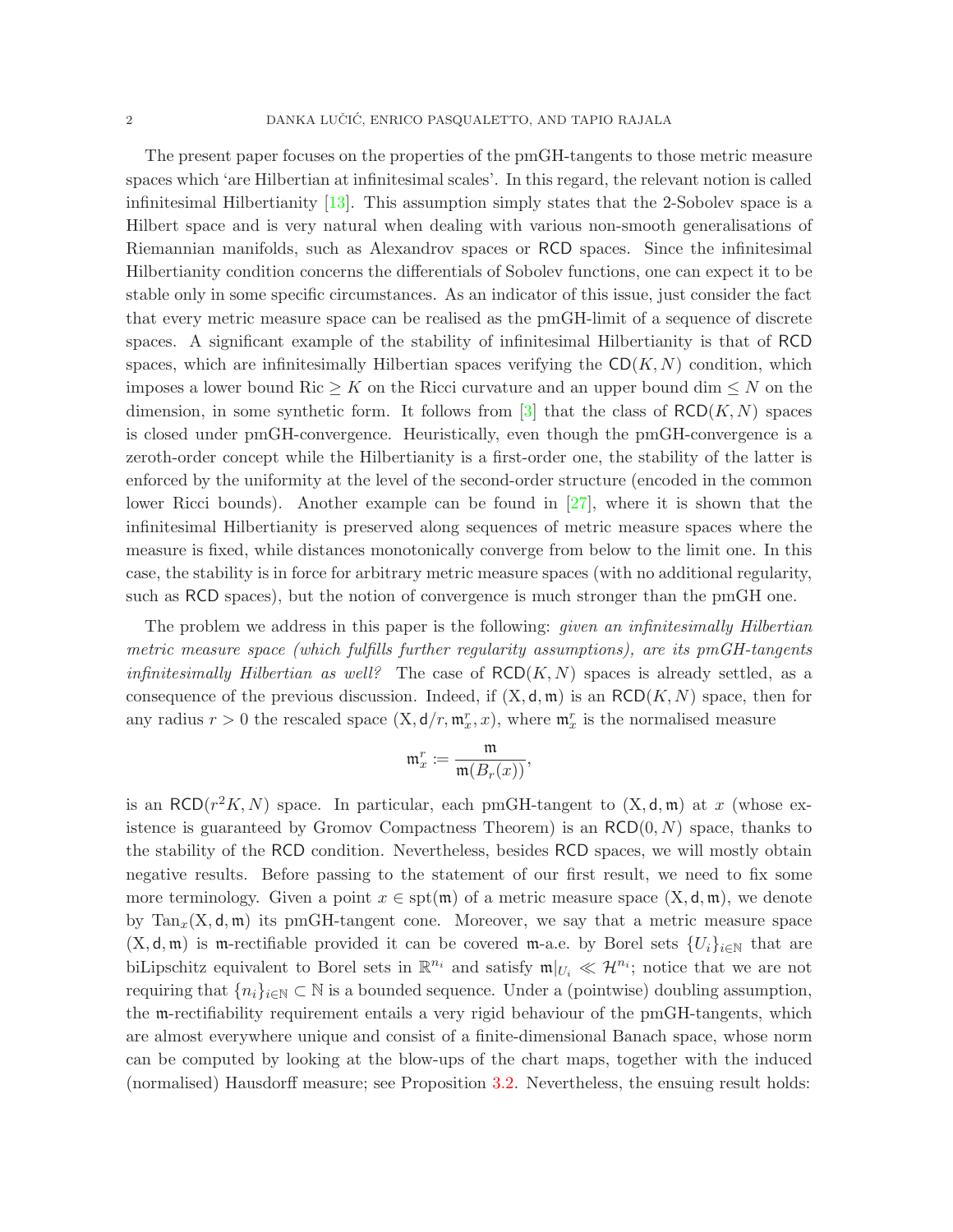<span id="page-2-0"></span>**Theorem 1.1.** There exists an infinitesimally Hilbertian, m-rectifiable, Ahlfors regular metric measure space  $(X, d, \mathfrak{m})$  such that for  $\mathfrak{m}$ -a.e. point  $x \in X$  the tangent cone  $\text{Tan}_x(X, d, \mathfrak{m})$ contains a unique, infinitesimally non-Hilbertian element.

We will prove Theorem [1.1](#page-2-0) in Section [4.](#page-10-0) The key idea behind its proof is to construct a space whose 'analytic dimension' is zero (or one), so that the associated Sobolev space is necessarily Hilbert, but whose pmGH-tangents are two-dimensional and not Hilbertian. This kind of situation is possible because we are not requiring the validity of a weak Poincaré inequality. In fact, when dealing with m-rectifiable PI spaces, the situation improves considerably, as we will see later on. However, even in this case there can exist infinitesimally non-Hilbertian pmGH-tangents to infinitesimally Hilbertian spaces:

<span id="page-2-1"></span>Theorem 1.2. There exists an infinitesimally Hilbertian, m-rectifiable, Ahlfors regular PI space  $(X, d, m)$  such that  $Tan_{\bar{x}}(X, d, m)$  contains an infinitesimally non-Hilbertian element for some point  $\bar{x} \in X$ . In addition, one can require that  $(X \setminus {\bar{x}}$ , d, m) is a Riemannian manifold.

The proof of Theorem [1.2](#page-2-1) is more involved and will be carried out in Section [5.](#page-10-1) Roughly speaking, the strategy is to define a Riemannian metric on  $\mathbb{R}^2 \setminus \{0\}$  of the form  $\rho | \cdot |$ , where  $\rho$ is a smooth function which is discontinuous at 0, so that its induced length distance behaves like the  $\ell^1$ -norm when we zoom the space around 0. This way, we obtain an infinitesimally Hilbertian space whose pmGH-tangent at 0 is not.

Remark 1.3. One might wonder in Theorem [1.2](#page-2-1) what can be said about the curvature of the Riemannian metric outside  $\{\bar{x}\}\$ . Suppose, for instance, that  $(X, d)$  is Ahlfors *n*-regular and has Ricci-curvature lower bound  $\kappa(x)$  in a neighbourhood of  $x \in X \setminus {\overline{x}}$ . Then, if  $\kappa \in L^p(X)$ with  $p > n/2$ , by the scaling of the Ricci-curvature lower bound, we have that

$$
\int_{(\mathbf{X},\lambda \mathbf{d})} |\kappa_{\lambda}(x)|^p \, \mathrm{d} \mathcal{H}^n(x) = \lambda^{n-2p} \int_{(\mathbf{X},\mathbf{d})} |\kappa(x)|^p \, \mathrm{d} \mathcal{H}^n(x) \to 0
$$

as  $\lambda \to \infty$ , where  $\kappa_\lambda(x)$  is the Ricci-curvature lower bound at x for the blow-up  $(X, \lambda d, \bar{x})$ . Consequently, any measured Gromov–Hausdorff tangent at  $\bar{x}$  will be a flat space [\[28\]](#page-18-6) and in particular, the tangent will be infinitesimally Hilbertian.

It is not difficult to see that by scaling down the construction steps depending on their curvature lower bounds, the construction for Theorem [1.2](#page-2-1) in an n-dimensional space,  $n \geq 3$ , could be modified to have an integrable Ricci-curvature lower bound  $\kappa \in L^p(X)$  for any given  $p < n/2$ . Notice that in general any compact length space can be approximated in the Gromov–Hausdorff distance by compact manifolds having  $L^{n/2}$ -integrable curvature, see [\[4\]](#page-17-11).

We also remark that the stability of integrable Ricci-curvature lower bounds in metric measure spaces, for  $CD(\kappa, N)$  spaces are known for continuous lower bounds  $\kappa \in L^p$  with  $p > N/2$ , see [\[24\]](#page-18-7).

However, the phenomenon observed in Theorem [1.2](#page-2-1) cannot take place in a set of points of positive measure. This is the content of the next result: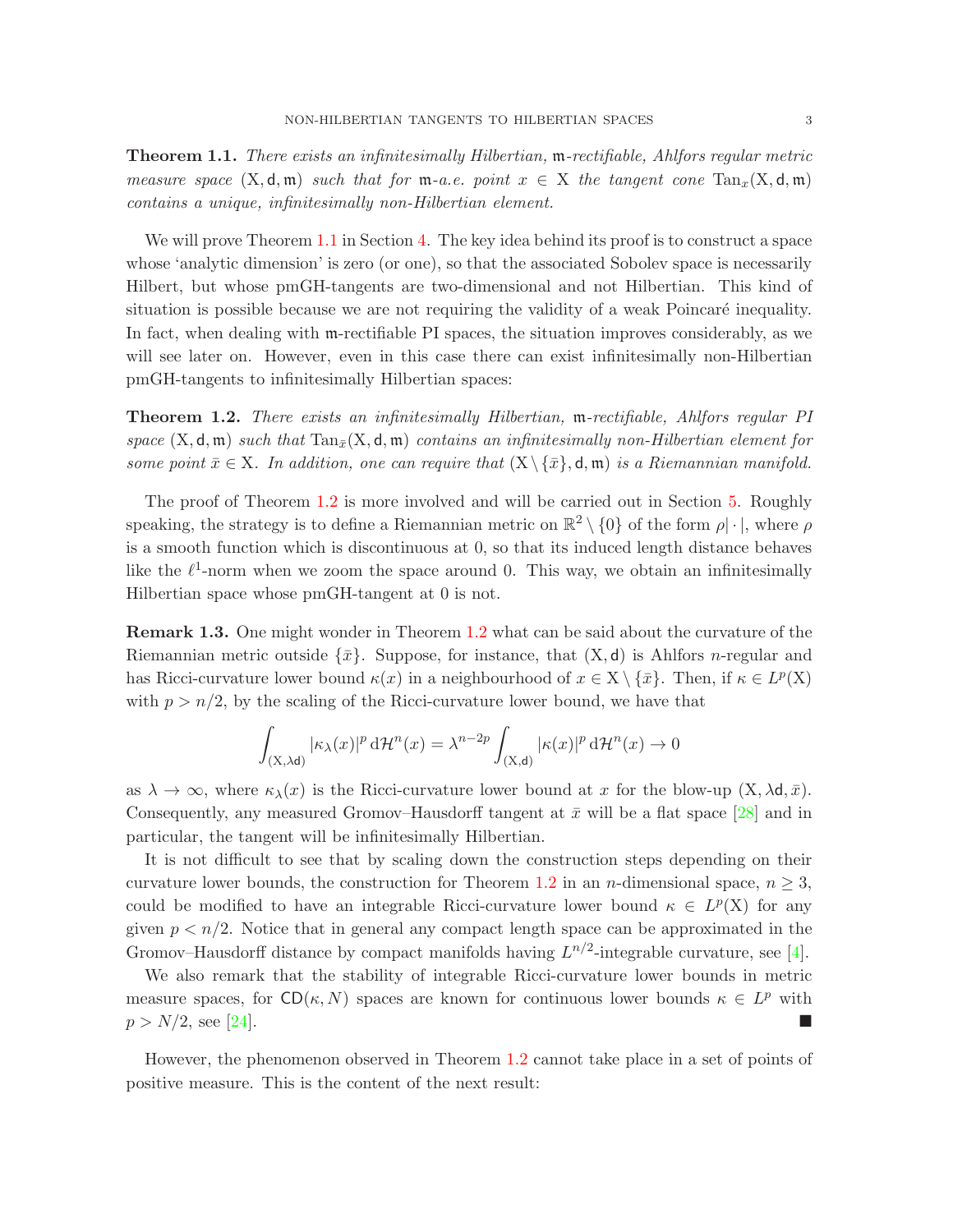<span id="page-3-0"></span>**Theorem 1.4.** Let  $(X, \mathsf{d}, \mathfrak{m})$  be an infinitesimally Hilbertian,  $\mathfrak{m}\text{-rectifiable PI space.}$  Then for  $\mathfrak{m}$ -a.e. point  $x \in X$  the unique element of  $\text{Tan}_x(X, \mathsf{d}, \mathfrak{m})$  is infinitesimally Hilbertian.

Section [3](#page-8-0) will be devoted to the proof of Theorem [1.4,](#page-3-0) which is in fact only a combination of several results that were already available in the literature.

One might wonder whether the m-rectifiability assumption in Theorem [1.4](#page-3-0) can be dropped. In other words, a natural question is the following:

<span id="page-3-1"></span>**Question 1.5.** Is it true that if  $(X, \mathsf{d}, \mathfrak{m})$  is an infinitesimally Hilbertian PI space, then Tan<sub>x</sub>(X, d, m) contains only infinitesimally Hilbertian elements for m-a.e.  $x \in X$ ?

We are currently unable to address this question, thus we leave it as an open problem. We point out that a key result on PI spaces, concerning the relation between the (analytic) differential structure and the (geometric) pmGH-tangents, is [\[8,](#page-17-12) Theorem 1.12] (see also the related earlier results in  $[7]$ ). This result says, roughly, that for  $m$ -a.e. point x of a PI space  $(X, \mathsf{d}, \mathfrak{m})$  and for every pmGH-tangent  $(Y, \mathsf{d}_Y, \mathfrak{m}_Y, q) \in \text{Tan}_x(X, \mathsf{d}, \mathfrak{m})$ , one can construct a pointed blow-up map  $\hat{\varphi} \colon Y \to T_x X$  (obtained by rescaling a chart  $\varphi$ ) which is a metric submersion. Here,  $T_xX$  stands for a fiber of the tangent bundle TX, in the sense of Cheeger [\[7\]](#page-17-0). In the case where  $(X, \mathsf{d}, \mathfrak{m})$  is infinitesimally Hilbertian, we have that  $T_xX$  is Hilbert for m-a.e.  $x \in X$ , see [\[14,](#page-17-13) Section 2.5(3)]. Nevertheless, since  $\hat{\varphi} \colon Y \to T_x X$  is only a (possibly non-injective) metric submersion, there might be more independent directions on the tangent Y and thus we cannot deduce from this information that the space  $(Y, d_Y, m_Y)$  is infinitesimally Hilbertian. It is an open problem whether the tangent spaces can really have more independent directions on positively many points. A negative answer to this would resolve Question [1.5](#page-3-1) in the affirmative.

We conclude by mentioning that similar results hold also if one considers pmGH-asymptotic cones instead of pmGH-tangent cones. We commit the discussion on the relation between infinitesimal Hilbertianity and asymptotic cones to Appendix [A.](#page-14-0)

**Acknowledgements.** The authors thank Adriano Pisante for having suggested the problem, as well as Nicola Gigli, Sylvester Eriksson-Bique, and Elefterios Soultanis for the useful comments and discussions. The first named author acknowledges the support from the project 2017TEXA3H "Gradient flows, Optimal Transport and Metric Measure Structures", funded by the Italian Ministry of Research and University. The second named author acknowledges the support from the Balzan project led by Luigi Ambrosio. The third named author acknowledges the support from the Academy of Finland, grant no. 314789.

# 2. Preliminaries

Let us begin by fixing some general terminology. For any exponent  $p \in [1,\infty]$ , we denote by  $\|\cdot\|_p$  the  $\ell^p$ -norm on  $\mathbb{R}^n$ , namely, for every vector  $v = (v_1, \ldots, v_n) \in \mathbb{R}^n$  we define

$$
||v||_p := \begin{cases} (|v_1|^p + \dots + |v_n|^p)^{1/p}, & \text{if } p < \infty, \\ \max\{|v_1|, \dots, |v_n|\}, & \text{if } p = \infty. \end{cases}
$$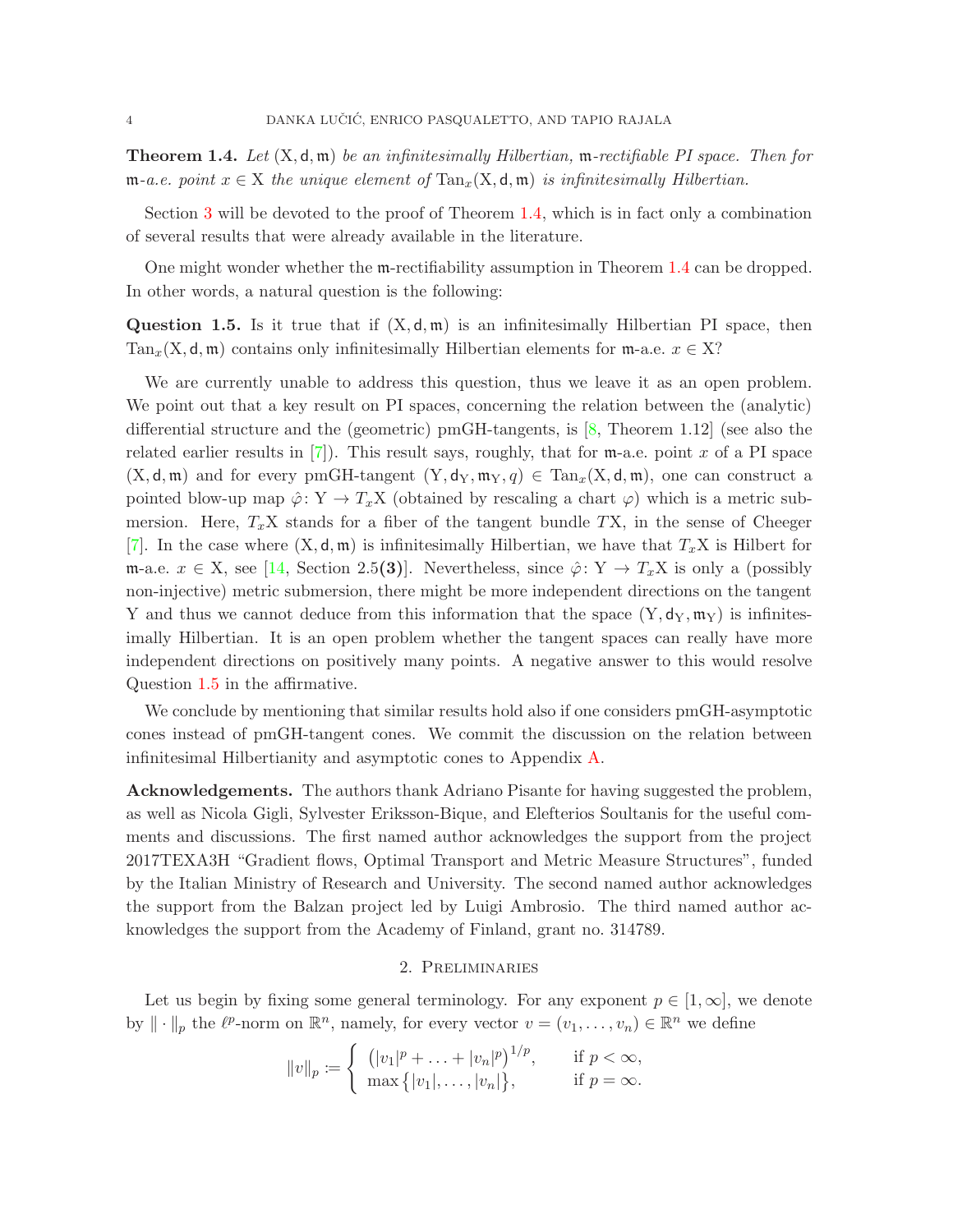For brevity, we will often write  $|\cdot|$  in place of  $\|\cdot\|_2$ . The Euclidean distance on  $\mathbb{R}^n$  will be denoted by  $d_{Eucl}(v, w) := |v - w|$ . By  $\mathcal{L}^n$  we mean the Lebesgue measure on  $\mathbb{R}^n$ . Given an arbitrary metric space  $(X, d)$ , we indicate with  $B_r(x)$ , or with  $B_r<sup>d</sup>(x)$ , the open ball in  $(X, d)$ of radius  $r > 0$  and center  $x \in X$ . For any  $k \in [0, \infty)$ , the k-dimensional Hausdorff measure on  $(X, d)$  will be denoted by  $\mathcal{H}^k$ , or by  $\mathcal{H}^k_d$ .

2.1. Metric measure spaces. By a metric measure space  $(X, d, m)$  we mean a complete, separable metric space  $(X, d)$ , together with a boundedly-finite, Borel measure  $m \geq 0$  on X. Several (equivalent) notions of **Sobolev space** over  $(X, d, m)$  have been investigated in the literature, see for instance  $[7, 31, 2]$  $[7, 31, 2]$  $[7, 31, 2]$  $[7, 31, 2]$  and  $[1]$  for the equivalence between them. We follow the approach by Cheeger [\[7\]](#page-17-0): we declare that a given function  $f \in L^2(X)$  belongs to the Sobolev space  $H^{1,2}(X)$  provided there exists a sequence  $(f_n)_{n\in\mathbb{N}}$  of boundedly-supported Lipschitz functions  $f_n: X \to \mathbb{R}$  such that  $f_n \to f$  in  $L^2(X)$  and  $\sup_{n \in \mathbb{N}} \int \text{lip}(f_n)^2 dm < +\infty$ , where the slope function  $lip(f_n): X \to [0, +\infty)$  is defined as

$$
\text{lip}(f_n)(x) := \limsup_{y \to x} \frac{|f_n(y) - f_n(x)|}{\mathsf{d}(y, x)}, \quad \text{if } x \in \mathcal{X} \text{ is an accumulation point},
$$

and  $lip(f_n)(x) := 0$  otherwise. The **Sobolev norm** of a function  $f \in H^{1,2}(\mathbf{X})$  is defined as

$$
||f||_{H^{1,2}(\mathbf{X})} := \bigg(\int |f|^2 \, \mathrm{d}\mathfrak{m} + \inf_{(f_n)_n} \liminf_{n \to \infty} \int \mathrm{lip}(f_n)^2 \, \mathrm{d}\mathfrak{m}\bigg)^{1/2},
$$

where the infimum is taken among all sequences  $(f_n)_{n\in\mathbb{N}}$  of boundedly-supported Lipschitz functions converging to f in  $L^2(X)$ . The resulting space  $(H^{1,2}(X), \|\cdot\|_{H^{1,2}(X)})$  is a Banach space. The term **infinitesimally Hilbertian**, coined by Gigli in  $[13]$ , is reserved to those metric measure spaces whose Sobolev space is Hilbert. By analogy, we say that a metric measure space is **infinitesimally non-Hilbertian** when its Sobolev space is not Hilbert.

We say that  $(X, \mathsf{d}, \mathfrak{m})$  is C-doubling, for some  $C \geq 1$ , provided  $\mathfrak{m}(B_{2r}(x)) \leq C \mathfrak{m}(B_r(x))$ holds for every  $x \in X$  and  $r > 0$ . We say that  $(X, d, \mathfrak{m})$  is k-**Ahlfors regular**, for some  $k \geq 1$ , if there exists  $\alpha \geq 1$  such that  $\alpha^{-1}r^k \leq \mathfrak{m}(B_r(x)) \leq \alpha r^k$  for every  $x \in X$  and  $r \in (0, \text{diam}(X)),$ where  $\text{diam}(X)$  stands for the diameter of X. Observe that each Ahlfors regular space is in particular doubling. Moreover, we say that  $(X, \mathsf{d}, \mathfrak{m})$  supports a weak  $(1, 2)$ -Poincaré **inequality** provided there exist  $C > 0$  and  $\lambda \geq 1$  such that for any boundedly-supported Lipschitz function  $f: X \to \mathbb{R}$  it holds that

$$
\int_{B_r(x)} \left| f - f_{B_r(x)} f \, \mathrm{d}\mathfrak{m} \right| \mathrm{d}\mathfrak{m} \le Cr \bigg( \int_{B_{\lambda r}(x)} \mathrm{lip}(f)^2 \, \mathrm{d}\mathfrak{m} \bigg)^{1/2}, \quad \text{ for every } x \in X \text{ and } r > 0.
$$

Finally, by a **PI** space we mean a doubling space supporting a weak  $(1, 2)$ -Poincaré inequality. For a thorough account of PI spaces, we refer to  $[20, 6]$  $[20, 6]$  and the references therein.

2.2. Length distances induced by a metric. Let  $\rho: C \to (0, +\infty)$  be a given function, where  $C \subset \mathbb{R}^n$  is any convex set. Then we denote by  $d_{\rho}$ , or by  $d_{\rho}^C$ , the length distance on C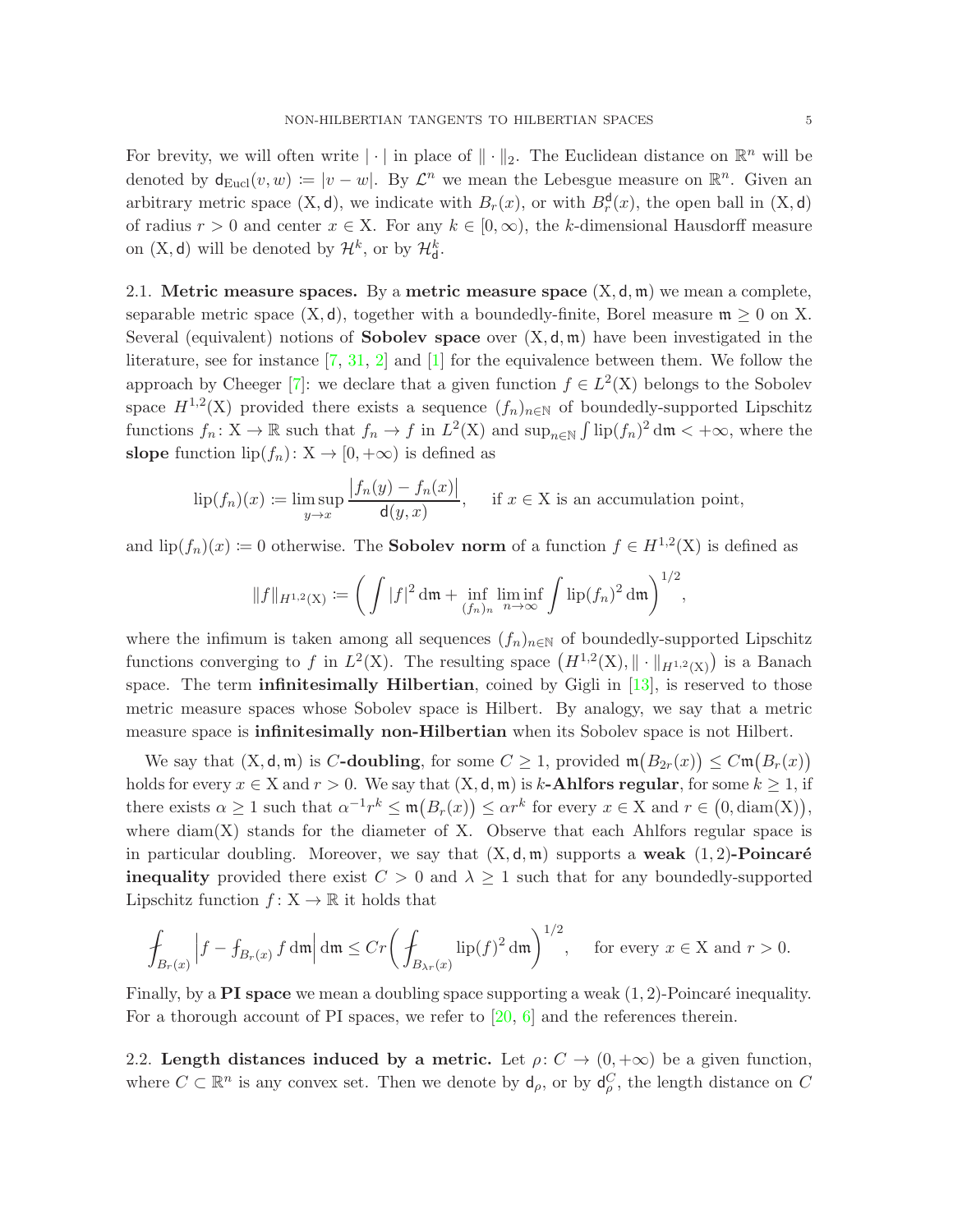induced by the metric  $C \times \mathbb{R}^n \ni (x, v) \mapsto \rho(x)|v|$ . Namely, we define

$$
\mathsf{d}_{\rho}(a,b) \coloneqq \inf_{\gamma} \ell_{\rho}(\gamma), \quad \text{ for every } a,b \in C, \text{ where } \ell_{\rho}(\gamma) \coloneqq \int_{0}^{1} \rho(\gamma_{t}) |\dot{\gamma}_{t}| \, \mathrm{d}t,
$$

while the infimum is taken among all Lipschitz curves  $\gamma: [0,1] \to C$  with  $\gamma_0 = a$  and  $\gamma_1 = b$ . Observe that if  $\alpha \le \rho \le \beta$  for some  $\beta > \alpha > 0$ , then  $\alpha \, d_{\text{Eucl}} \le d_\rho \le \beta \, d_{\text{Eucl}}$  on  $C \times C$ .

<span id="page-5-2"></span>**Lemma 2.1.** Let  $\rho: \mathbb{R}^n \to [\alpha, \beta]$  be given. Suppose  $\rho$  is continuous at  $x \in \mathbb{R}^n$ . Then

<span id="page-5-0"></span>
$$
\lim_{r \searrow 0} \frac{\mathrm{d}_{\rho}(x+rv, x)}{r} = \rho(x)|v|, \quad \text{ for every } v \in \mathbb{R}^n. \tag{2.1}
$$

In particular, if  $m \geq 0$  is a Radon measure on  $\mathbb{R}^n$  with  $m \ll \mathcal{L}^n$  and  $\rho$  is  $m$ -a.e. continuous, then the metric measure space  $(\mathbb{R}^n, d_\rho, \mathfrak{m})$  is infinitesimally Hilbertian.

*Proof.* The identity in [\(2.1\)](#page-5-0) is trivially verified at  $v = 0$ , so let us assume that  $v \neq 0$ . Then:  $\leq$ : Fix any  $\varepsilon > 0$ . Choose some  $\bar{r} > 0$  satisfying  $\rho(x + rv) \leq \rho(x) + \varepsilon$  for every  $r \in (0, \bar{r})$ . Calling  $\gamma^r: [0,1] \to \mathbb{R}^n$  the constant-speed parametrisation of the interval  $[x, x+rv]$ , one has

$$
\limsup_{r\searrow 0} \frac{d_{\rho}(x+rv,x)}{r} \le \limsup_{r\searrow 0} \frac{\ell_{\rho}(\gamma^r)}{r} = \limsup_{r\searrow 0} \int_0^1 \rho(x+rsv)|v| \, ds \le (\rho(x)+\varepsilon)|v|,
$$

whence it follows (by letting  $\varepsilon \searrow 0$ ) that  $\limsup_{r\searrow 0} d_{\rho}(x+rv,x)/r \leq \rho(x)|v|.$ 

 $\geq$ : Fix any  $\delta > \beta/\alpha$ . For any  $r > 0$  we have that  $d_{\rho}(x + rv, x) \leq \beta r|v|$ , while any Lipschitz curve  $\gamma: [0,1] \to \mathbb{R}^2$  with  $\gamma_0 = x$  that intersects  $\mathbb{R}^2 \setminus B_{\delta r|v|}^{|\cdot|}(x)$  satisfies  $\ell_\rho(\gamma) \geq \alpha \delta r|v|$ . Then

<span id="page-5-1"></span>
$$
\mathsf{d}_{\rho}(x+rv,x) = \inf \left\{ \ell_{\rho}(\gamma) \; \middle| \; \gamma \colon [0,1] \to B_{\delta r|v|}^{|\cdot|}(x) \text{ Lipschitz, } \gamma_0 = x, \, \gamma_1 = x+rv \right\}.
$$
 (2.2)

Now fix any  $\varepsilon > 0$ . Choose some  $\bar{r} > 0$  satisfying  $\rho(y) \ge \rho(x) - \varepsilon$  for every  $y \in B_{\delta \bar{r}|v|}^{|\cdot|}(x)$ . Hence, given  $r \in (0, \bar{r})$  and  $\gamma: [0, 1] \to B_{\delta r|v|}^{|\cdot|}(x)$  Lipschitz with  $(\gamma_0, \gamma_1) = (x, x + rv)$ , one has

$$
\ell_{\rho}(\gamma) = \int_0^1 \rho(\gamma_t) |\dot{\gamma}_t| dt \ge (\rho(x) - \varepsilon) \int_0^1 |\dot{\gamma}_t| dt = (\rho(x) - \varepsilon) r |v|.
$$

By recalling [\(2.2\)](#page-5-1), we can conclude that  $\liminf_{r\searrow0} d_{\rho}(x+rv,x)/r \geq (\rho(x)-\varepsilon)|v|$  and thus accordingly that  $\liminf_{r\to 0} d_{\rho}(x+rv,x)/r \geq \rho(x)|v|$ , thanks to the arbitrariness of  $\varepsilon > 0$ .

All in all, the identity in [\(2.1\)](#page-5-0) is proved. Finally, let us pass to the verification of the last part of the statement. Suppose that  $\mathfrak{m}$  is a Radon measure on  $\mathbb{R}^n$  with  $\mathfrak{m} \ll \mathcal{L}^n$  and that  $\rho$ is continuous at m-a.e. point of  $\mathbb{R}^n$ . In particular, the space  $(\mathbb{R}^n, d_\rho, \mathfrak{m})$  is m-rectifiable and admits  $\{(\mathbb{R}^n, id_{\mathbb{R}^n})\}$  as an atlas. Consequently,  $(2.1)$  gives  $\|\cdot\|_x = \rho(x)|\cdot|$  for  $\mathfrak{m}$ -a.e.  $x \in \mathbb{R}^n$ , so that  $(\mathbb{R}^n, d_\rho, \mathfrak{m})$  is infinitesimally Hilbertian (cf.  $(2.5)$  and Proposition [3.1\)](#page-8-2), as desired.  $\Box$ 

It is worth pointing out that the absolute continuity assumption in the last part of the statement of Lemma [2.1](#page-5-2) might be dropped. However, the present formulation of Lemma [2.1](#page-5-2) is easier to achieve and sufficient for our purposes.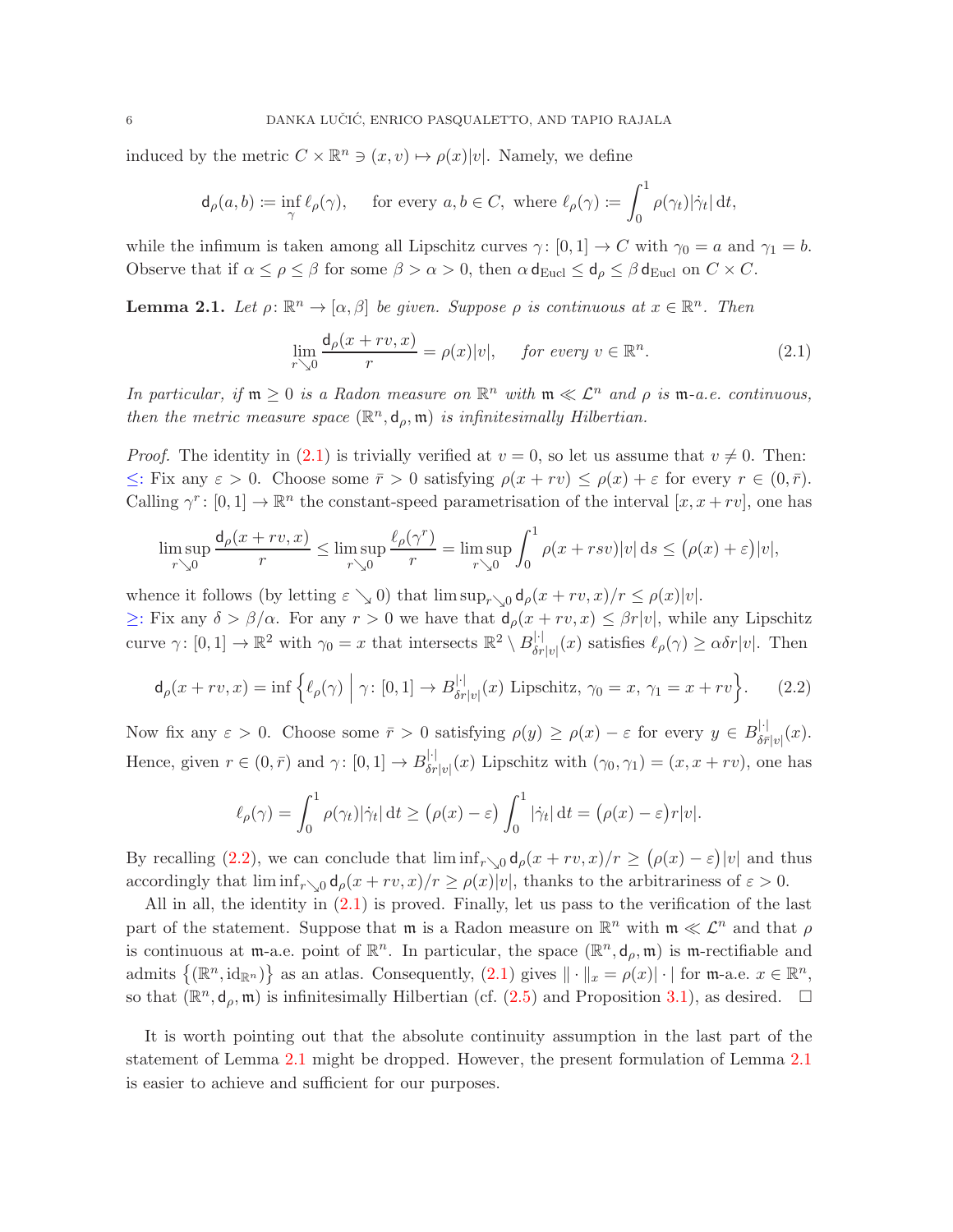2.3. Tangent cones. In this paper we are concerned with tangent cones, considered with respect to the pointed measured Gromov–Hausdorff topology, for whose definition we refer to [\[15,](#page-17-16) Definition 3.24]. By a **pointed metric measure space**  $(X, d, m, x)$  we mean a metric measure space  $(X, d, m)$ , together with a reference point  $x \in \text{spt}(m)$ , where  $\text{spt}(m) \subset X$ stands for the support of the measure  $m$ . Given any radius  $r > 0$ , we denote by

$$
\mathfrak{m}^r_x \coloneqq \frac{\mathfrak{m}}{\mathfrak{m}\big(B_r(x)\big)}
$$

the **normalised measure** of scale r around x.

<span id="page-6-0"></span>**Definition 2.2** (Tangent cone). Let  $(X, \mathsf{d}, \mathfrak{m}, p)$  be a pointed metric measure space. Then we say that a given pointed metric measure space  $(Y, d_Y, m_Y, q)$  belongs to the **pmGH-tangent** cone  $\text{Tan}_p(X, \mathsf{d}, \mathfrak{m})$  to  $(X, \mathsf{d}, \mathfrak{m})$  at p provided there exists a sequence of radii  $r_k \searrow 0$  such that

 $(X, d/r_k, \mathfrak{m}_{p}^{r_k}, p) \rightarrow (Y, d_Y, \mathfrak{m}_Y, q),$  in the pointed measured Gromov–Hausdorff sense.

Namely, for every  $\varepsilon \in (0,1)$  and  $\mathcal{L}^1$ -a.e.  $R > 1$ , there exist  $\bar{k} \in \mathbb{N}$  and a sequence  $(\psi^k)_{k \geq \bar{k}}$  of Borel mappings  $\psi^k$ :  $B_{Rr_k}(p) \to Y$  such that the following properties are verified:

- i)  $\psi^k(p) = q$ ,
- ii)  $|d(x,y) r_k d_Y(\psi^k(x), \psi^k(y))| \leq \varepsilon r_k$  holds for every  $x, y \in B_{Rr_k}(p)$ ,
- iii)  $B_{R-\varepsilon}(q)$  is contained in the open  $\varepsilon$ -neighbourhood of  $\psi^k(B_{Rr_k}(p))$ ,
- iv)  $\mathfrak{m}(B_{r_k}(p))^{-1}\psi_{\#}^k(\mathfrak{m}|_{B_{Rr_k}(p)}) \rightharpoonup \mathfrak{m}_Y|_{B_R(q)}$  as  $k \to \infty$  in duality with the space of bounded continuous functions  $f: Y \to \mathbb{R}$  having bounded support.

When we say that  $Tan_p(X, d, m)$  contains a **unique** element, we mean that all its elements are isomorphic to each other in the following sense: two given pointed metric measure spaces  $(Y_1, d_{Y_1}, m_{Y_1}, q_1)$ ,  $(Y_2, d_{Y_2}, m_{Y_2}, q_2)$  are said to be **isomorphic** provided there exists an isometric bijection  $i: Y_1 \to Y_2$  such that  $i(q_1) = q_2$  and  $i_{\#} \mathfrak{m}_{Y_1} = \mathfrak{m}_{Y_2}$ . This notion of isomorphism of pointed metric measure spaces is quite unnatural, as one would like to require that *i* is an isometric bijection only between the supports of  $m_{Y_1}$  and  $m_{Y_2}$ , but in general this is not allowed when working with the pointed measured Gromov–Hausdorff topology, where 'the whole space matters'. Nevertheless, this is not really an issue when (as in the present paper) only fully-supported measures are taken into consideration.

<span id="page-6-1"></span>Remark 2.3. As proved in [\[15,](#page-17-16) Proposition 3.28], a given pointed metric measure space  $(Y, d_Y, \mathfrak{m}_Y, q)$  belongs to  $\text{Tan}_p(X, d, \mathfrak{m})$  if and only if there exist  $r_k \searrow 0$ ,  $R_k \nearrow \infty$ ,  $\varepsilon_k \searrow 0$ , and Borel mappings  $\psi^k: B_{R_k r_k}(p) \to Y$  such that the following properties are verified:

- i')  $\psi^k(p) = q$ ,
- ii')  $|\mathsf{d}(x,y) r_k \mathsf{d}_Y(\psi^k(x), \psi^k(y))| \leq \varepsilon_k r_k$  holds for every  $x, y \in B_{R_k r_k}(p)$ ,
- iii')  $B_{R_k-\varepsilon_k}(q)$  is contained in the open  $\varepsilon_k$ -neighbourhood of  $\psi^k(B_{R_kr_k}(p))$ ,
- iv')  $\mathfrak{m}(B_{r_k}(p))^{-1}\psi_{\#}^k(\mathfrak{m}|_{B_{R_k r_k}(p)}) \rightharpoonup \mathfrak{m}_Y$  as  $k \to \infty$  in duality with the space of bounded continuous functions  $\hat{f}: Y \to \mathbb{R}$  having bounded support.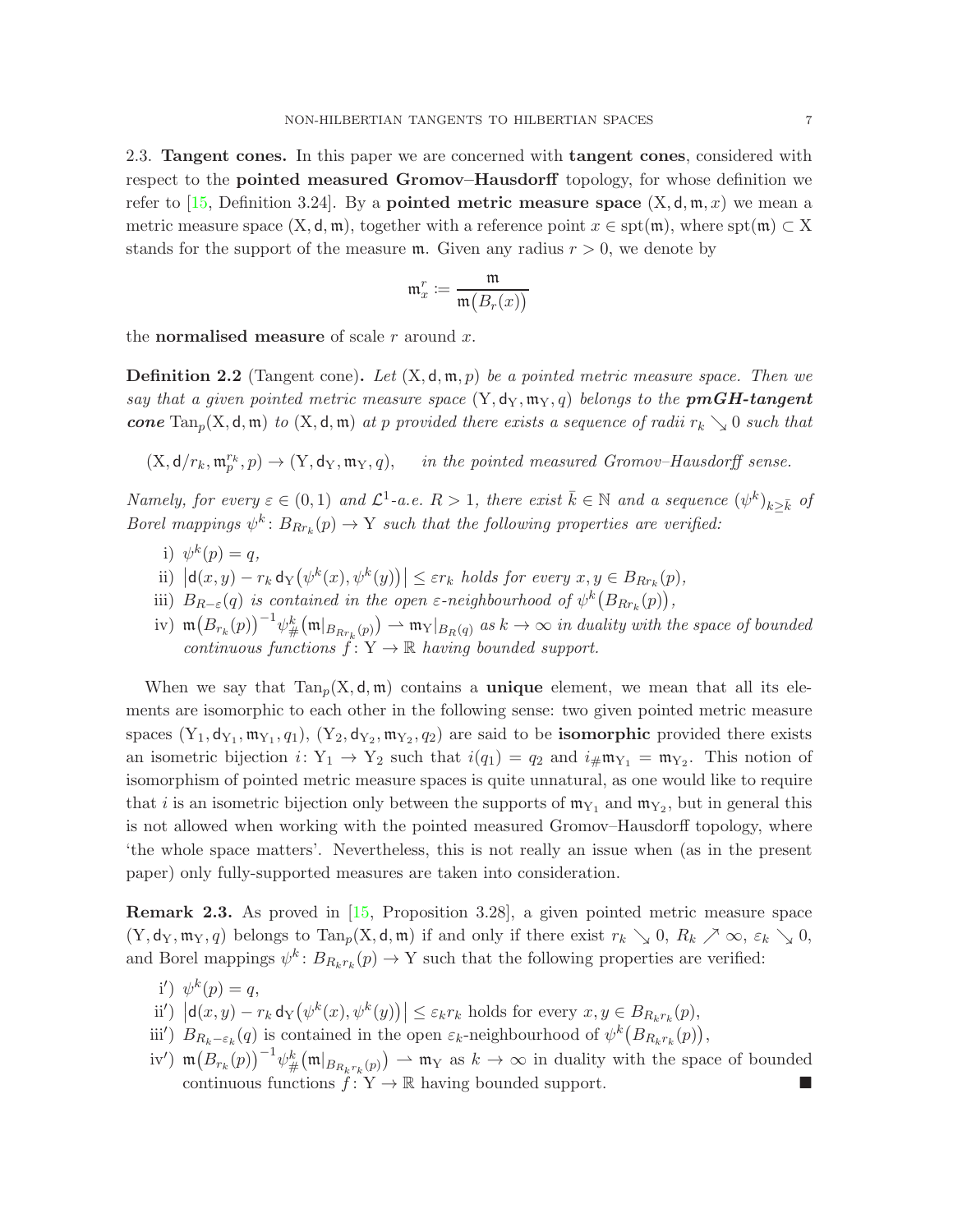Notice that if  $(X, \mathsf{d}, \mathfrak{m})$  is C-doubling, then  $(X, \mathsf{d}/r, \mathfrak{m}_x^r, x)$  is C-doubling for every  $x \in X$ and  $r > 0$ . Thanks to this observation, we deduce that, by combining [\[15,](#page-17-16) Proposition 3.33] with  $[16,$  Proposition 6.3, one can readily obtain the following result:

<span id="page-7-3"></span>**Lemma 2.4.** Let  $(X, \mathsf{d}, \mathfrak{m})$  be a doubling metric measure space and  $E \subset X$  a Borel set. Then

$$
\mathrm{Tan}_x(\mathrm{X},\mathsf{d},\mathfrak{m})=\mathrm{Tan}_x\big(E,\mathsf{d}|_{E\times E},\mathfrak{m}|_E\big),\quad\text{ for $\mathfrak{m}$-a.e. }x\in E.
$$

2.4. Metric differential. Let us briefly recall the concept of metric differential, intro-duced by Kirchheim in [\[25\]](#page-18-8). Let  $(X, d)$  be a metric space,  $E \subset \mathbb{R}^n$  a Borel set, and  $f: E \to X$ a Lipschitz map. Being  $f(E)$  separable, we can find an isometric embedding  $\iota: f(E) \to \ell^{\infty}$ . Fix any Lipschitz extension  $\bar{f} : \mathbb{R}^n \to \ell^{\infty}$  of  $\iota \circ f : E \to \ell^{\infty}$ . Then for  $\mathcal{L}^n$ -a.e.  $x \in E$  the limit

$$
\mathrm{md}_x(f)(v) \coloneqq \lim_{r \searrow 0} \frac{\|\bar{f}(x+rv) - \bar{f}(x)\|_{\ell^\infty}}{r}
$$

exists and is finite for every  $v \in \mathbb{R}^n$ . Moreover, the resulting function  $\mathrm{md}_x(f)$ :  $\mathbb{R}^n \to [0, +\infty)$ is a seminorm on  $\mathbb{R}^n$ , and is independent of the chosen extension  $\bar{f}$ , for  $\mathcal{L}^n$ -a.e. point  $x \in E$ . When f is biLipschitz with its image,  $md_x(f)$  is a norm for  $\mathcal{L}^n$ -a.e.  $x \in E$ . One also has that

<span id="page-7-1"></span>
$$
\lim_{\mathbb{R}^n \ni y \to x} \frac{\|\bar{f}(y) - \bar{f}(x)\|_{\ell^\infty} - \operatorname{md}_x(f)(y - x)}{|y - x|} = 0, \quad \text{for } \mathcal{L}^n\text{-a.e. } x \in E,
$$
\n(2.3)

as proved in  $[25,$  Theorem 2. We will actually need a consequence of  $(2.4)$ , which we are going to discuss below. Before passing to its statement, we fix some additional terminology.

The set  $\mathsf{sn}_n$  of all seminorms on  $\mathbb{R}^n$  is a complete, separable metric space if endowed with the distance  $D_n$ , which is given by

$$
\mathsf{D}_n(\mathsf{n}_1,\mathsf{n}_2) \coloneqq \sup_{\substack{v \in \mathbb{R}^n:\\|v| \leq 1}} \bigl| \mathsf{n}_1(v) - \mathsf{n}_2(v) \bigr|, \quad \text{ for every } \mathsf{n}_1, \mathsf{n}_2 \in \mathsf{sn}_n.
$$

Then  $E \ni x \mapsto \text{md}_x(f) \in \text{sn}_n$  is Borel measurable, as it was pointed out in [\[17,](#page-17-18) Theorem 3.1].

<span id="page-7-2"></span>**Lemma 2.5.** Let  $(X, d)$  be a metric space. Let  $f: E \to X$  be a Lipschitz map, for some Borel set  $E \subset \mathbb{R}^n$ . Then there exists a partition  $(K_j)_{j \in \mathbb{N}}$  of E (up to  $\mathcal{L}^n$ -null sets) into compact sets with the following property: given any  $j \in \mathbb{N}$ , it holds that

<span id="page-7-0"></span>
$$
\lim_{K_j \ni y, z \to x} \frac{d(f(y), f(z)) - md_x(f)(y - z)}{|y - z|} = 0, \quad \text{for } \mathcal{L}^n\text{-a.e. } x \in K_j. \tag{2.4}
$$

*Proof.* The property [\(2.3\)](#page-7-1) can be equivalently rephrased by saying that  $\phi_i \searrow 0$  holds  $\mathcal{L}^n$ -a.e. on E as  $i \to \infty$ , where for every  $i \in \mathbb{N}$  we define

$$
\phi_i(x) := \sup_{y \in B_{1/i}^{|\cdot|}(x) \setminus \{x\}} \frac{\left| \left\| \overline{f}(y) - \overline{f}(x) \right\|_{\ell^\infty} - \operatorname{md}_x(f)(y - x) \right|}{|y - x|}, \quad \text{ for } \mathcal{L}^n\text{-a.e. } x \in E.
$$

By applying Lusin Theorem to  $E \ni x \mapsto \text{md}_x(f) \in \text{sn}_n$  and Egorov Theorem to  $(\phi_i)_{i\in\mathbb{N}}$ , we obtain a sequence  $(K_j)_{j\in\mathbb{N}}$  of pairwise disjoint, compact subsets of E with  $\mathcal{L}^n(E\setminus\bigcup_{j\in\mathbb{N}} K_j)=0$ such that  $K_j \ni x \mapsto \text{md}_x(f)$  is continuous and  $\phi_i|_{K_j} \rightrightarrows 0$  uniformly as  $i \to \infty$  for any  $j \in \mathbb{N}$ .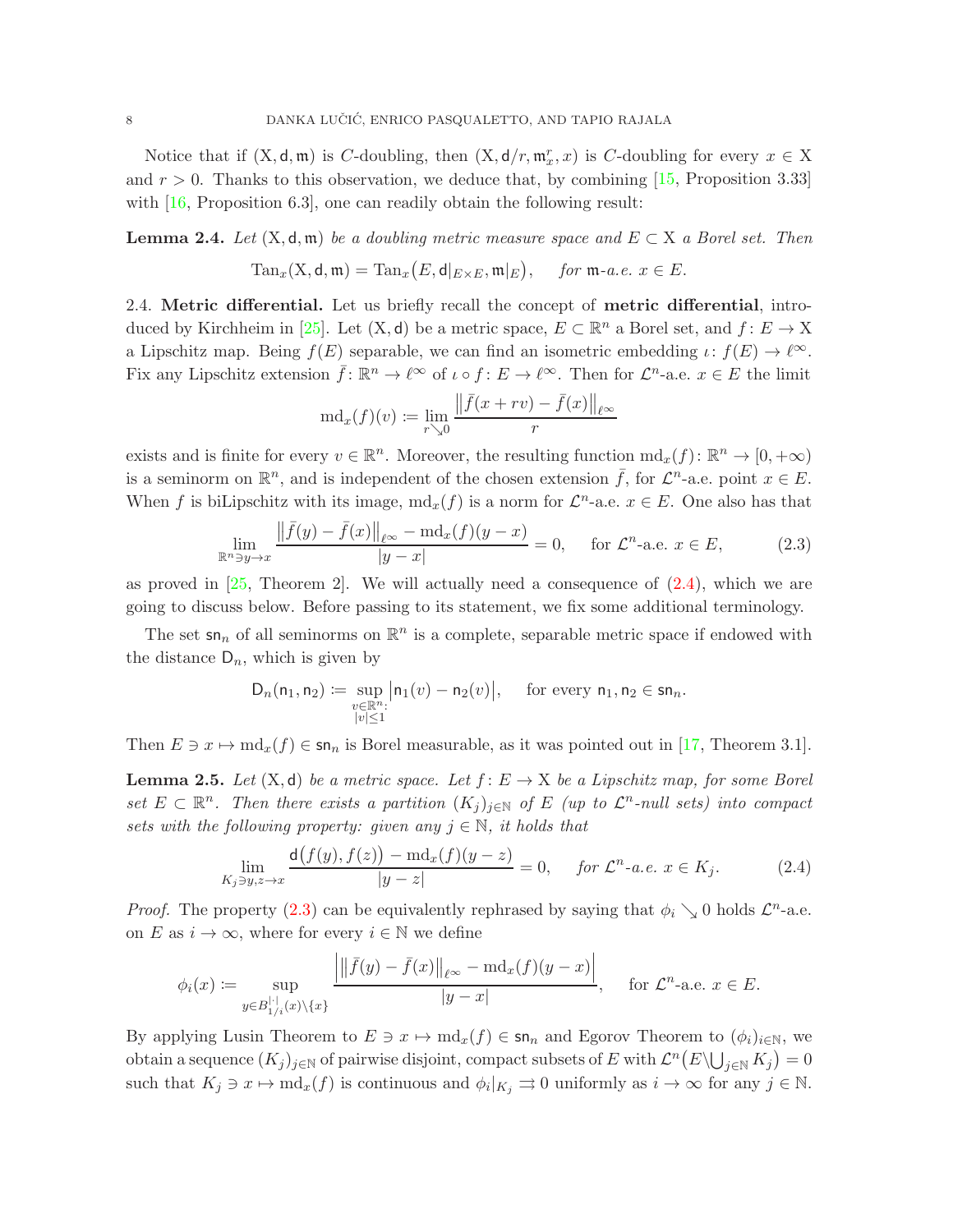Therefore, given any  $j \in \mathbb{N}$ ,  $x \in K_j$ , and  $\varepsilon > 0$ , we can find an index  $i \in \mathbb{N}$  such that  $\phi_i(y) \leq \varepsilon$ and  $D_n(\text{md}_y(f), \text{md}_x(f)) \leq \varepsilon$  for every  $y \in B_{1/i}^{|\cdot|}(x) \cap K_j$ , whence it follows that

$$
\frac{|\mathsf{d}(f(y), f(z)) - \mathrm{md}_x(f)(y-z)|}{|y-z|} \le \phi_i(y) + \mathsf{D}_n\big(\mathrm{md}_y(f), \mathrm{md}_x(f)\big) \le 2\varepsilon
$$

holds for every  $y, z \in B_{1/(2i)}^{|\cdot|}(x) \cap K_j$  with  $y \neq z$ . This gives  $(2.4)$ , as desired.

2.5. Essentially rectifiable spaces. Let  $(X, d, \mathfrak{m})$  be a metric measure space. Then we say that a couple  $(U, \varphi)$  is an *n*-chart on  $(X, d, \mathfrak{m})$ , for some  $n \in \mathbb{N}$ , provided  $U \subset X$  is a Borel set such that  $\mathfrak{m}|_U \ll \mathcal{H}^n$  and  $\varphi: U \to \mathbb{R}^n$  is a mapping which is biLipschitz with its image. Following [\[16,](#page-17-17) [21\]](#page-18-9), we say that  $(X, d, m)$  is m-rectifiable provided it admits an atlas, *i.e.*, a countable family  $\mathscr{A} = \{(U_i, \varphi_i)\}_{i \in \mathbb{N}}$  of  $n_i$ -charts  $\varphi_i : U_i \to \mathbb{R}^{n_i}$  on  $(X, \mathsf{d}, \mathfrak{m})$  (for some  $n_i \in \mathbb{N}$ ) such that  ${U_i}_{i\in\mathbb{N}}$  is a Borel partition of X up to m-null sets. Notice that we do not assume that  $\sup_{i\in\mathbb{N}} n_i < +\infty$ . We define  $n: X \to \mathbb{N}$  as  $n(x) := 0$  for every  $x \in X \setminus \bigcup_{i\in\mathbb{N}} U_i$  and

$$
n(x) := n_i, \quad \text{ for every } i \in \mathbb{N} \text{ and } x \in U_i.
$$

It can be readily checked that the function n is m-a.e. independent of the chosen atlas  $\mathscr A$ .

Given any  $i \in \mathbb{N}$  and  $\mathfrak{m}$ -a.e.  $x \in U_i$ , we define the norm  $\|\cdot\|_x : \mathbb{R}^{n(x)} \to [0, +\infty)$  on  $\mathbb{R}^{n(x)}$  as

<span id="page-8-1"></span>
$$
||v||_{x} := \mathrm{md}_{\varphi_i(x)}(\varphi_i^{-1})(v), \quad \text{ for every } v \in \mathbb{R}^{n(x)}.
$$
 (2.5)

The fact that  $(\varphi_i)_\#(\mathfrak{m}|_{U_i}) \ll \mathcal{L}^{n(x)}$  ensures that  $\|\cdot\|_x$  is  $\mathfrak{m}$ -a.e. independent of the atlas  $\mathscr{A}$ .

We denote by  $\mathcal{H}_x^{n(x)}$  the  $n(x)$ -dimensional Hausdorff measure on  $(\mathbb{R}^{n(x)}, \|\cdot\|_x)$  and by

$$
\underline{\mathcal{H}}_x^{n(x)} \coloneqq \frac{\mathcal{H}_x^{n(x)}}{\mathcal{H}_x^{n(x)}\big(B_1^{\|\cdot\|_x}(0)\big)}
$$

its normalisation. Moreover, for any  $i \in \mathbb{N}$  we can find a Borel function  $\theta_i: U_i \to [0, +\infty)$  such that  $\mathfrak{m}|_{U_i} = \theta_i \mathcal{H}_{\mathbf{d}}^{n_i}|_{U_i}$ . We define the density function  $\theta \colon X \to [0, +\infty)$  as  $\theta \coloneqq \sum_{i \in \mathbb{N}} \chi_{U_i} \theta_i$ . Lemma [2.5](#page-7-2) implies that, up to refining the atlas  $\mathscr{A}$ , it is not restrictive to assume that

<span id="page-8-3"></span>
$$
\lim_{U_i \ni y, z \to x} \frac{\left| \mathbf{d}(y, z) - \|\varphi_i(y) - \varphi_i(z)\|_x \right|}{\mathbf{d}(y, z)} = 0, \quad \text{for every } i \in \mathbb{N} \text{ and } \mathfrak{m}\text{-a.e. } x \in U_i. \tag{2.6}
$$

## 3. Proof of Theorem [1.4](#page-3-0)

<span id="page-8-0"></span>Theorem [1.4](#page-3-0) is a consequence of the following two results, of independent interest.

<span id="page-8-2"></span>**Proposition 3.1.** Let  $(X, \mathsf{d}, \mathfrak{m})$  be an  $\mathfrak{m}$ -rectifiable space. If  $\|\cdot\|_x$  is a Hilbert norm on  $\mathbb{R}^{n(x)}$ for  $m-a.e.$  point  $x \in X$ , then  $(X, d, m)$  is infinitesimally Hilbertian. In the case where  $(X, d, m)$ is also a PI space, the converse implication is verified as well.

*Proof.* The first part of the statement follows from [\[21,](#page-18-9) Lemma 4.1], [21, Theorem 1.2], and [\[14,](#page-17-13) Proposition 2.3.17], whereas the last part can be obtained by taking also [\[21,](#page-18-9) Theorem 1.3] and the results of [\[7\]](#page-17-0) into account. Alternatively, the last part of the statement can be deduced from [\[11,](#page-17-19) Corollary 6.7].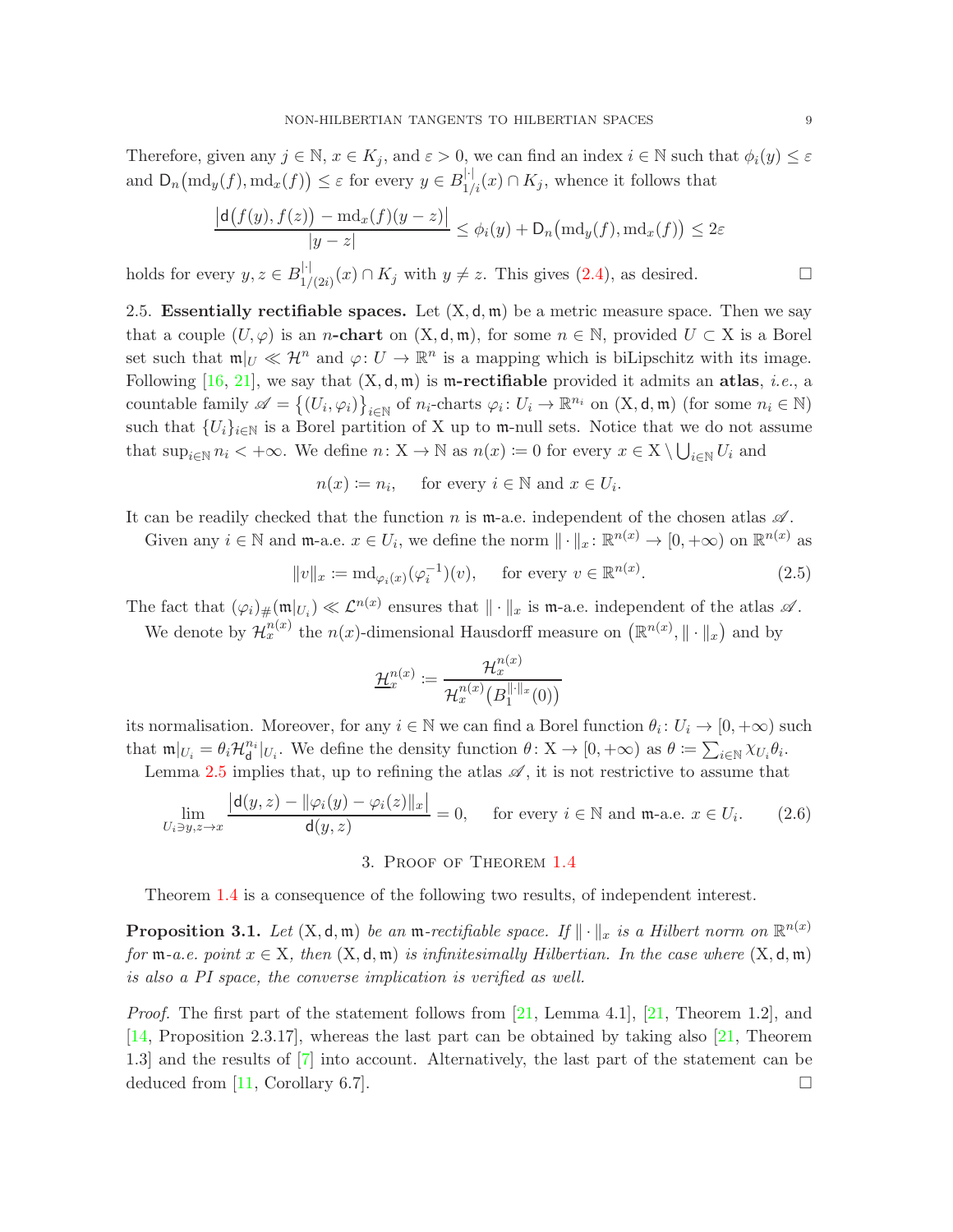<span id="page-9-0"></span>**Proposition 3.2.** Let  $(X, d, m)$  be a doubling, m-rectifiable space. Then for m-a.e.  $x \in X$  the tangent cone  $\text{Tan}_x(X, \mathsf{d}, \mathfrak{m})$  consists uniquely of the space  $(\mathbb{R}^{n(x)}, \|\cdot\|_x, \mathcal{H}_x^{n(x)}, 0)$ .

*Proof.* Let  $\{(U_i, \varphi_i)\}_{i \in \mathbb{N}}$  be an atlas of  $(X, d, \mathfrak{m})$ . An application of Lusin Theorem yields the existence of a partition  $(K_j^i)_{j\in\mathbb{N}}$  of  $U_i$  (up to m-null sets) into compact sets such that each  $\theta|_{K_j^i}$ is continuous. Moreover, Lemma [2.4](#page-7-3) gives  $\text{Tan}_x(X, \mathsf{d}, \mathfrak{m}) = \text{Tan}_x(K_j^i, \mathsf{d}, \mathfrak{m})$  for  $\mathfrak{m}$ -a.e.  $x \in K_j^i$ . Hence, we can assume without loss of generality that X is compact, that  $\mathfrak{m} = \theta \mathcal{H}_{d}^{n}$  for some continuous density  $\theta: X \to [0, +\infty)$ , and that there exists a mapping  $\varphi: X \to \mathbb{R}^n$  which is biLipschitz with its image. Then our aim is to show that for  $m$ -a.e.  $x \in X$  the pointed metric measure space  $(\mathbb{R}^n, \|\cdot\|_x, \underline{\mathcal{H}}_x^n, 0)$  is the unique element of the tangent cone  $\text{Tan}_x(X, \mathsf{d}, \mathfrak{m})$ .

Let  $x \in X$  be a given point where  $(2.6)$  holds and  $\theta(x) > 0$  (this property holds m-a.e.). Fix any  $r_k \searrow 0$  and  $0 < \varepsilon < 1 < R$ . Then [\(2.4\)](#page-7-0) yields a sequence  $\delta_k \searrow 0$  such that  $2\delta_k R < \varepsilon$ ,

<span id="page-9-1"></span>
$$
\left|\mathbf{d}(y,z)-\|\varphi(y)-\varphi(z)\|_{x}\right| \leq \delta_{k}\mathbf{d}(y,z), \quad \text{ for every } y,z \in B_{Rr_{k}}^{\mathbf{d}}(x),\tag{3.1}
$$

and  $|\theta(y)-\theta(x)| \leq \delta_k \theta(x)$  for every  $y \in B_{Rr_k}^{\mathsf{d}}(x)$ . Define  $\psi^k(y) := \frac{\varphi(y)-\varphi(x)}{r_k}$  for all  $y \in B_{Rr_k}^{\mathsf{d}}(x)$ . Then the Borel maps  $\psi^k: B^{\mathsf{d}}_{R r_k}(x) \to (\mathbb{R}^n, \|\cdot\|_x, \mathcal{H}^n_x, 0)$  verify the conditions in Definition [2.2:](#page-6-0) i)  $\psi^k(x) = 0$  by definition.

ii) It follows from [\(3.1\)](#page-9-1) that

$$
\left|\mathsf{d}(y,z)-r_k\|\psi^k(y)-\psi^k(z)\|_x\right|\leq \delta_k\mathsf{d}(y,z)\leq \varepsilon r_k,\quad \text{ for every }y,z\in B_{Rr_k}^{\mathsf{d}}(x).
$$

iii) The same estimates also show that  $\psi^k$ :  $(B_{Rr_k}^d(x), d) \to (\mathbb{R}^n, r_k \|\cdot\|_x)$  is  $L_k$ -biLipschitz with its image, where we set  $L_k := 1 + \delta_k$ . In particular, we obtain that

<span id="page-9-2"></span>
$$
B_{R/L_k}^{\|\cdot\|_x}(0) = B_{Rr_k/L_k}^{r_k\|\cdot\|_x}(0) \subset \psi^k\big(B_{Rr_k}^{\mathsf{d}}(x)\big) \subset B_{Rr_kL_k}^{r_k\|\cdot\|_x}(0) = B_{RL_k}^{\|\cdot\|_x}(0). \tag{3.2}
$$

Given that  $R - \varepsilon < R/L_k$ , we deduce from  $(3.2)$  that  $B_{R-\varepsilon}^{\|\cdot\|_x}(0) \subset \psi^k(B_{Rr_k}^{\mathsf{d}}(x)).$ iv) The  $L_k$ -biLipschitzianity of the mapping  $\psi^k|_{B^{\mathbf{d}}_{R r_k}(x)}$  also ensures that

<span id="page-9-3"></span>
$$
\frac{r_k^n}{L_k^n} \mathcal{H}_x^n|_{\psi^k(B_{Rr_k}^d(x))} \le \psi^k_{\#} \big(\mathcal{H}_d^n|_{B_{Rr_k}^d(x)}\big) \le r_k^n L_k^n \mathcal{H}_x^n|_{\psi^k(B_{Rr_k}^d(x))}.
$$
\n(3.3)

Recalling that  $\theta(x)(1 - \delta_k) \leq \theta \leq \theta(x)L_k$  on  $B_{Rr_k}^d(x)$ , we deduce from [\(3.2\)](#page-9-2) and [\(3.3\)](#page-9-3) that

$$
\frac{\psi^k_\# \big( \mathfrak{m} |_{B_{R r_k}^{\mathbf{d}}(x)} \big)}{\mathfrak{m}\big( B_{r_k}^{\mathbf{d}}(x) \big)} \leq \frac{L_k}{1-\delta_k} \frac{\psi^k_\# \big( \mathcal{H}^n_{\mathbf{d}} |_{B_{R r_k}^{\mathbf{d}}(x)} \big)}{\mathcal{H}^n_{\mathbf{d}}\big( B_{r_k}^{\mathbf{d}}(x) \big)} \leq \frac{L_k^{2n+1}}{1-\delta_k} \frac{\mathcal{H}^n_x |_{B_{R L_k}^{\|\cdot\|_x}(0)}}{\mathcal{H}^n_x \big( B_{1/L_k}^{\|\cdot\|_x}(0) \big)} = \frac{L_k^{3n+1}}{1-\delta_k} \frac{\mathcal{H}^n_x |_{B_{R L_k}^{\|\cdot\|_x}(0)}}{L_{R L_k}^{\|\cdot\|_x}(0)}.
$$

Similarly, we can estimate

$$
\frac{\psi_{\#}^k\big(\mathfrak{m}|_{B_{R r_k}^{\mathbf{d}}(x)}\big)}{\mathfrak{m}\big(B_{r_k}^{\mathbf{d}}(x)\big)} \ge \frac{1-\delta_k}{L_k^{3n+1}} \, \mathcal{H}^n_x|_{B_{R/L_k}^{\|\cdot\|_{x}}(0)}.
$$

Since  $L_k \to 1$  as  $k \to \infty$ , we finally conclude that  $\mathfrak{m}\left(B_{r_k}^{\mathsf{d}}(x)\right)^{-1} \psi_{\#}^k(\mathfrak{m}|_{B_{R r_k}^{\mathsf{d}}(x)}) \to \underline{\mathcal{H}}_x^n|_{B_{R}^{\|\cdot\|_{x}}(0)}$ in duality with bounded continuous functions  $f: \mathbb{R}^n \to \mathbb{R}$  having bounded support.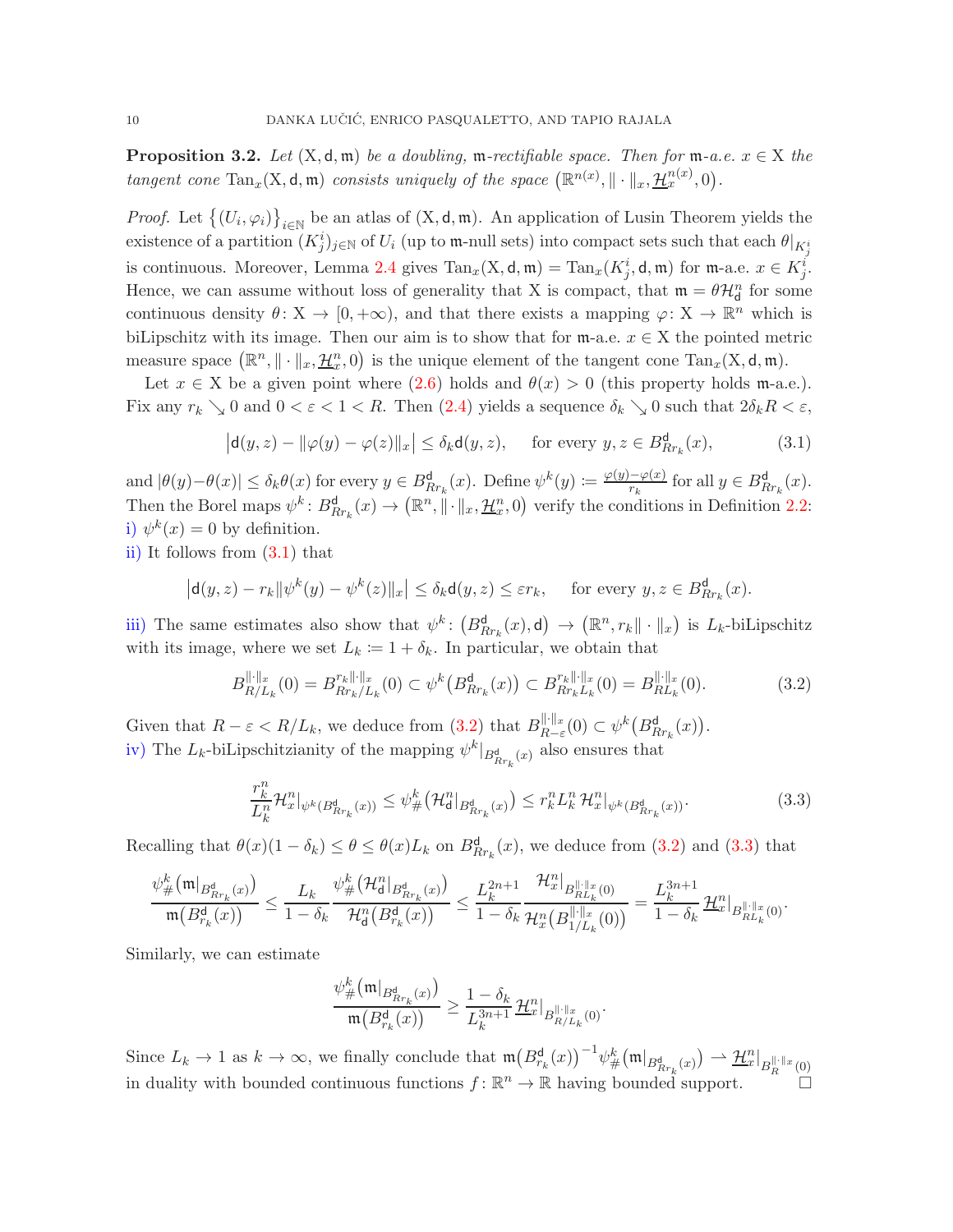*Proof of Theorem [1.4.](#page-3-0)* Let  $(X, d, m)$  be an infinitesimally Hilbertian, m-rectifiable PI space. The last part of Proposition [3.1](#page-8-2) tells that  $\|\cdot\|_x$  is a Hilbert norm for m-a.e.  $x \in X$ . Hence, Proposition [3.2](#page-9-0) ensures that for  $m$ -a.e.  $x \in X$  the tangent cone  $Tan_x(X, d, m)$  contains only the infinitesimally Hilbertian space  $(\mathbb{R}^{n(x)}, \|\cdot\|_x, \mathcal{H}_x^{n(x)}, 0)$ , yielding the sought conclusion.  $\Box$ 

## 4. Proof of Theorem [1.1](#page-2-0)

<span id="page-10-0"></span>Let  $X \subset \mathbb{R}^2$  be given by  $X := C \times C$ , where  $C \subset \mathbb{R}$  is a Cantor set of positive  $\mathcal{L}^1$ -measure. We endow X with the distance **d**, given by  $d(a, b) := ||a - b||_1$  for every  $a, b \in X$ , and with the measure  $\mathfrak{m} \coloneqq \mathcal{L}^2|_{X}$ .

*Proof of Theorem [1.1.](#page-2-0)* We check that  $(X, \mathsf{d}, \mathfrak{m})$  verifies Theorem 1.1. It is easy to show that it is 2-Ahlfors regular and m-rectifiable. Moreover, the space X (being totally disconnected) cannot contain non-constant absolutely continuous curves, thus the equivalent characterisations of  $H^{1,2}(\mathbf{X})$  in [\[1\]](#page-17-14) imply that  $H^{1,2}(\mathbf{X}) = L^2(\mathbf{X})$  and  $||f||_{H^{1,2}(\mathbf{X})} = ||f||_{L^2(\mathbf{X})}$  for all  $f \in H^{1,2}(\mathbf{X})$ . Hence, trivially, the metric measure space  $(X, d, m)$  is infinitesimally Hilbertian. Finally, it follows from Lemma [2.4](#page-7-3) that  $\text{Tan}_a(X, \mathsf{d}, \mathfrak{m}) = \text{Tan}_a(\mathbb{R}^2, \|\cdot\|_1, \mathcal{L}^2)$  holds for  $\mathfrak{m}$ -a.e. point  $a \in X$ , and it is immediate to check that the norms  $\{\|\cdot\|_a\}_{a\in\mathbb{R}^2}$  associated with the  $\mathcal{L}^2$ -rectifiable space  $(\mathbb{R}^2, \|\cdot\|_1, \mathcal{L}^2)$  satisfy  $\|\cdot\|_a = \|\cdot\|_1$  for every  $a \in \mathbb{R}^2$ . This fact implies (thanks to Proposition [3.2\)](#page-9-0) that for m-a.e.  $a \in X$  the tangent cone  $Tan_a(X, d, m)$  consists exclusively of the space  $(\mathbb{R}^2, \|\cdot\|_1, \mathcal{H}_{\|\cdot\|_1}^2, 0)$ , which is not infinitesimally Hilbertian by Proposition [3.1.](#page-8-2)  $\Box$ 

**Remark 4.1.** It is also possible to provide an example of metric measure space  $(X, d, m)$ verifying Theorem [1.1](#page-2-0) whose Sobolev space  $H^{1,2}(X)$  is non-trivial. To this aim, fix a Cantor set  $C \subset \mathbb{R}$  of positive  $\mathcal{L}^1$ -measure and define  $X \coloneqq C \times \mathbb{R}$ . We endow the space  $X \subset \mathbb{R}^2$  with the distance  $d(a, b) := ||a - b||_1$  and with the measure  $\mathfrak{m} := \mathcal{L}^2 |_{X}$ . Exactly as before,  $(X, d, \mathfrak{m})$ is 2-Ahlfors regular, m-rectifiable, and its tangents are m-a.e. unique and infinitesimally non-Hilbertian. The infinitesimal Hilbertianity of  $(X, \mathsf{d}, \mathfrak{m})$  boils down to the fact that all norms on R are Hilbert. Indeed, one can check that a given function  $f \in L^2(X)$  belongs to  $H^{1,2}(X)$  if and only if  $f(x, \cdot) \in W^{1,2}(\mathbb{R})$  holds for  $\mathcal{L}^1$ -a.e.  $x \in C$  and  $\int_C ||Df(x, \cdot)||$ 2  $_{L^2(\mathbb{R})}^2 d\mathcal{L}^1(x) < +\infty.$ Moreover, for any function  $f \in H^{1,2}(\mathbf{X})$  we have that

$$
||f||_{H^{1,2}(\mathbf{X})}^2 = \int |f|^2 \, \mathrm{d}\mathfrak{m} + \int_C |||Df(x,\cdot)||_{L^2(\mathbb{R})}^2 \, \mathrm{d}\mathcal{L}^1(x).
$$

<span id="page-10-1"></span>In particular,  $H^{1,2}(X)$  is a Hilbert space, thus yielding the sought conclusion.

### 5. Proof of Theorem [1.2](#page-2-1)

By a *dyadic square* in the plane we mean an open square  $Q \subset \mathbb{R}^2$  of the form

$$
Q = Q_{i,j}^k := (i2^k, (i+1)2^k) \times (j2^k, (j+1)2^k), \text{ for some } i, j, k \in \mathbb{Z}.
$$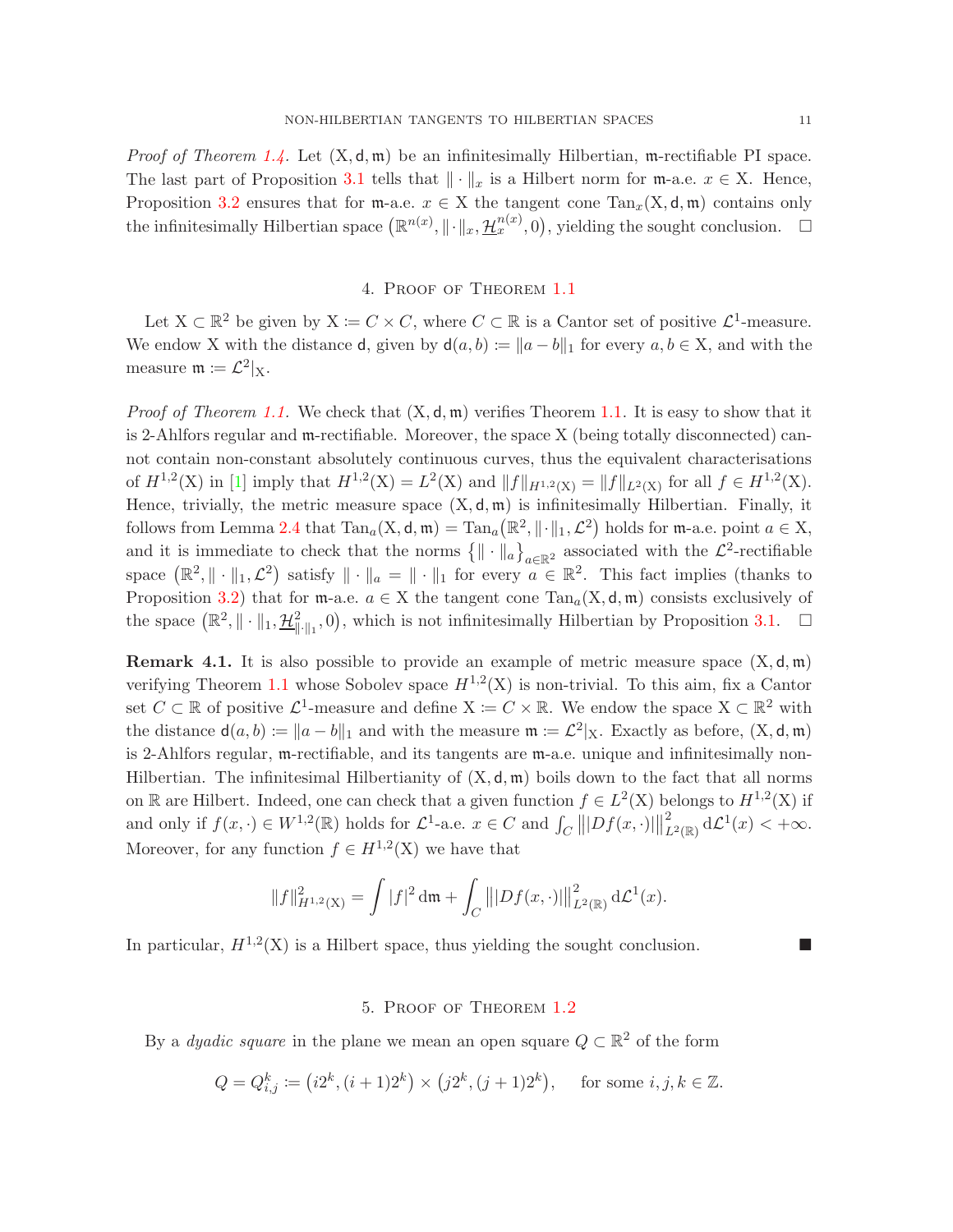We denote by  $D$  the family of all dyadic squares in the plane. The side-length of a dyadic square  $Q \in \mathcal{D}$  is denoted by  $\ell(Q)$ . Consider the family  $\mathcal{W} := \{Q_{i,j}^k : k \in \mathbb{Z}, (i,j) \in F\}$ , where

$$
F := \{(1,0), (1,1), (0,1), (-1,1), (-2,1), (-2,0),(-2,-1), (-2,-2), (-1,-2), (0,-2), (1,-2), (1,-1)\}.
$$

Observe that W is the Whitney decomposition of  $\mathbb{R}^2 \setminus \{0\}$ . Given any  $Q \in \mathcal{W}$  with  $\ell(Q) = 2^k$ , we define the family  $\mathcal{S}(Q) \subset \mathcal{D}$  as

$$
\mathcal{S}(Q) := \left\{ Q' \in \mathcal{D} \mid Q' \subset Q, \, \ell(Q') = 2^{k + \min\{k, 0\}} \right\}.
$$

It holds that  $\mathcal{S}(Q) = \{Q\}$  if  $k \geq 0$ , while  $\mathcal{S}(Q)$  is a collection of  $4^{-k}$  pairwise disjoint dyadic squares of side-length  $4^k$  if  $k < 0$ . It also holds  $\overline{Q} = \bigcup_{Q' \in \mathcal{S}(Q)} \overline{Q}'$ . Define  $\mathcal{S} := \bigcup_{Q \in \mathcal{W}} \mathcal{S}(Q)$ . Moreover, we define  $N_k := [-2^{-k}, 2^{-k}]^2 \subset \mathbb{R}^2$  and  $\mathcal{S}_k := \{Q \in \mathcal{S} : Q \subset N_k\}$  for every  $k \in \mathbb{N}$ . Observe that  $N_k = \bigcup_{Q \in \mathcal{S}_k} \bar{Q}$  and  $\ell(Q) \leq 4^{-(k+1)}$  for every  $Q \in \mathcal{S}_k$ .

<span id="page-11-0"></span>**Remark 5.1.** Given any function  $\rho: \mathbb{R}^2 \to [1, 2]$ , it holds that

$$
\mathsf{d}_{\rho}^{N_k}(x,y) = \mathsf{d}_{\rho}(x,y), \quad \text{ for every } k \in \mathbb{N} \text{ and } x, y \in N_{k+2}.
$$

Indeed, the  $d_{\rho}$ -distance between any two points in  $N_{k+2}$  cannot exceed  $2\sqrt{2}/2^{k+1}$ , while any Lipschitz curve  $\gamma$  in  $\mathbb{R}^2$  which joins two points in  $N_{k+2}$  and intersects  $\mathbb{R}^2 \setminus N_k$  satisfies the estimate  $\ell_{\rho}(\gamma) \geq 2(2^{-(k+1)} + 2^{-(k+2)})$ . Given that  $2(\frac{1}{2^{k+1}})$  $\frac{1}{2^{k+1}} + \frac{1}{2^{k+2}} = \frac{3}{2^{k+1}} > 2\sqrt{2}$  $\frac{2\sqrt{2}}{2^{k+1}}$ , we deduce that to compute the  $d_{\rho}$ -distance between two points in  $N_{k+2}$  it is sufficient to consider just those Lipschitz curves which are contained in  $N_k$ , whence the claimed identity follows.

Given any  $n \in \mathbb{N}$ , let us fix a smooth function  $\psi_n : (-1,2)^2 \to [1,2]$  such that  $\psi_n = 1$  on some neighbourhood of  $\partial([0,1]^2)$  and  $\psi_n = 2$  in the smaller square  $[2^{-(n+2)}, 1-2^{-(n+2)}]^2$ . We can further require that  $\psi_n \leq \psi_{n+1}$  for every  $n \in \mathbb{N}$ . Moreover, we define  $\psi_\infty : [0,1]^2 \to \{1,2\}$ as  $\psi_{\infty} := \chi_{\partial([0,1]^2)} + 2\chi_{(0,1)^2}$ . Notice that  $\psi_n \nearrow \psi_{\infty}$  on  $[0,1]^2$  as  $n \to \infty$ . For any  $Q \in \mathcal{S}$ , we define the transformation  $\theta_Q: [0,1]^2 \to \bar{Q}$  as  $\theta_Q(x,y) := (\tau_Q \circ \delta_{\ell(Q)})(x,y)$  for all  $(x,y) \in [0,1]^2$ , where  $\delta_{\lambda} \colon \mathbb{R}^2 \to \mathbb{R}^2$  is the dilation  $(x, y) \mapsto (\lambda x, \lambda y)$ , while  $\tau_Q \colon \mathbb{R}^2 \to \mathbb{R}^2$  stands for the unique translation satisfying  $\tau_Q([0, \ell(Q)]^2) = Q$ . Given any  $k, n \in \mathbb{N}$ , we define  $\rho_n^k \colon N_k \to [1, 2]$  as

$$
\rho_n^k := \chi_{R \cap N_k} + \sum_{Q \in \mathcal{S}_k} \chi_Q \psi_n \circ \theta_Q^{-1},
$$

where we set  $R \coloneqq \mathbb{R}^2 \setminus \bigcup_{Q \in \mathcal{S}} Q$ . Furthermore, we define the function  $\rho_{\infty} \colon \mathbb{R}^2 \to \{1,2\}$  as

$$
\rho_{\infty} := \chi_R + 2\chi_{\mathbb{R}^2 \setminus R} = \chi_R + \sum_{Q \in \mathcal{S}} \chi_Q \,\psi_{\infty} \circ \theta_Q^{-1}.
$$

We have that  $\rho_n^k \nearrow \rho_\infty$  on  $N_k$  as  $n \to \infty$ , whence it follows that  $\mathsf{d}_{\rho_n^k}^{N_k}$  $\frac{N_k}{\rho_n^k} \nearrow \mathsf{d}_{\rho_\infty}^{N_k}$  on  $N_k \times N_k$ as  $n \to \infty$ . Given that  $d_{\rho_{\infty}} \leq 2 d_{\text{Eucl}}$ , the function  $d_{\rho_{\infty}}^{N_k}$  is continuous on  $N_k \times N_k$  and thus accordingly  $\mathsf{d}_{\scriptscriptstyle{\alpha} k}^{N_k}$  $\frac{N_k}{\rho_k^k} \rightrightarrows \mathsf{d}_{\rho_{\infty}}^{N_k}$  uniformly on the compact set  $N_k \times N_k$  as  $n \to \infty$ . Therefore, we can choose  $n(k) \in \mathbb{N}$  so that  $\mathsf{d}_{\rho_k}^{N_k}(a,b) \geq \mathsf{d}_{\rho_\infty}^{N_k}(a,b) - 4^{-(k+2)} \geq \mathsf{d}_{\rho_\infty}(a,b) - 4^{-(k+2)}$  for all  $a,b \in N_k$ ,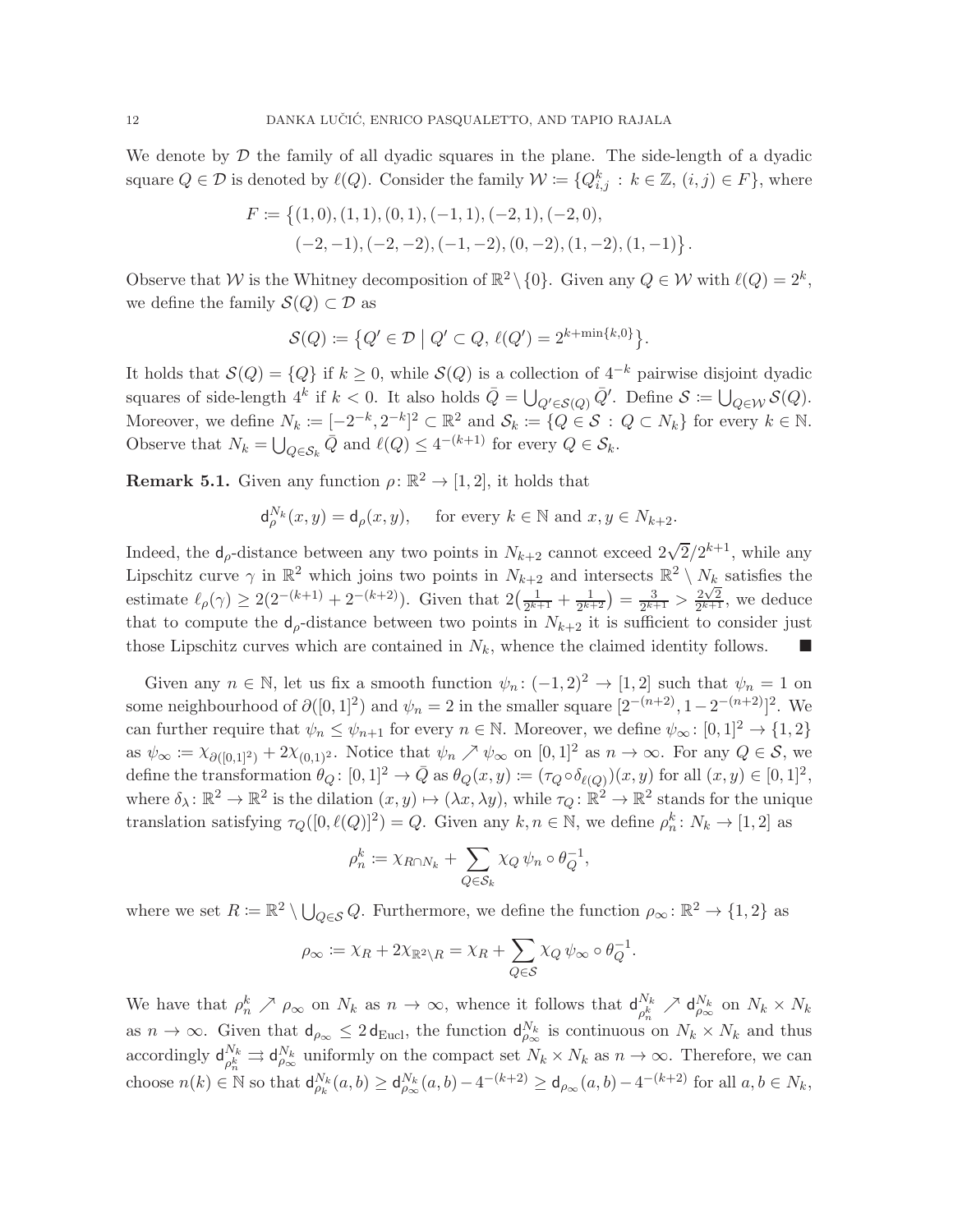where we set  $\rho_k := \rho_{n(k)}^k$ . We can assume without loss of generality that  $\mathbb{N} \ni k \mapsto n(k) \in \mathbb{N}$ is strictly increasing. We now define the auxiliary function  $m: \mathcal{S} \to \mathbb{N}$  as

$$
m(Q) := \begin{cases} n(k), & \text{if } Q \in \mathcal{S}_k \setminus \mathcal{S}_{k+1} \text{ for some } k \in \mathbb{N}, \\ 0, & \text{if } Q \in \mathcal{S} \setminus \mathcal{S}_0. \end{cases}
$$

Finally, we define the function  $\rho \colon \mathbb{R}^2 \to [1,2]$  as

$$
\rho := \chi_R + \sum_{Q \in \mathcal{S}} \chi_Q \,\psi_{m(Q)} \circ \theta_Q^{-1}.
$$

Observe that  $\rho$  is smooth on  $\mathbb{R}^2 \setminus \{0\}$ . Given that  $\rho \geq \rho_k$  on  $N_k$  for any  $k \in \mathbb{N}$  by construction, we deduce that  $\mathsf{d}_{\rho}^{N_k} \geq \mathsf{d}_{\rho_k}^{N_k}$  and thus

<span id="page-12-1"></span>
$$
\mathsf{d}_{\rho}(a,b) \ge \mathsf{d}_{\rho_{\infty}}(a,b) - \frac{1}{4^{k+2}}, \quad \text{ for every } k \in \mathbb{N} \text{ and } a,b \in N_{k+2}, \tag{5.1}
$$

where we used that  $d_{\rho} = d_{\rho}^{N_k} \geq d_{\rho_{\infty}}^{N_k} \geq d_{\rho_{\infty}} - 4^{-(k+2)}$  on  $N_{k+2} \times N_{k+2}$  by Remark [5.1.](#page-11-0)

<span id="page-12-2"></span>**Lemma 5.2.** Let  $k \geq 2$  be given. Then it holds that

<span id="page-12-0"></span>
$$
\|a - b\|_1 - \frac{1}{4^k} \le \mathsf{d}_\rho(a, b) \le \|a - b\|_1 + \frac{1}{4^k}, \quad \text{for every } a, b \in N_k.
$$
 (5.2)

*Proof.* By continuity, it is sufficient to check the validity of the statement when  $a, b \in N_k \setminus R$ . UPPER BOUND. Call  $Q_a$  (resp.  $Q_b$ ) the unique element of  $S_k$  containing a (resp. b). We can find two points  $a' \in \partial Q_a$  and  $b' \in \partial Q_b$  such that  $||a' - b'||_1 \le ||a - b||_1$ . We can also require that each of the segments  $[a, a']$  and  $[b', b]$  is either horizontal or vertical. Hence, calling  $\gamma_a$ (resp.  $\gamma_b$ ) the constant-speed parametrisation of the interval [a, a'] (resp. of [b', b]), we have that  $\ell_{\rho}(\gamma_b) \leq 2\ell(Q_a)$  and  $\ell_{\rho}(\gamma_a) \leq 2\ell(Q_b)$ . We can construct a polygonal curve  $\tilde{\gamma}$ :  $[0,1] \to R$ with  $\tilde{\gamma}_0 = a'$ ,  $\tilde{\gamma}_1 = b'$ , and  $\ell_\rho(\tilde{\gamma}) = ||a' - b'||_1$ . Then the concatenation  $\gamma := \gamma_a * \tilde{\gamma} * \gamma_b$  satisfies

$$
\ell_{\rho}(\gamma) = \ell_{\rho}(\gamma_a) + \ell_{\rho}(\tilde{\gamma}) + \ell_{\rho}(\gamma_b) \le 2\ell(Q_a) + ||a' - b'||_1 + 2\ell(Q_b) \le ||a - b||_1 + \frac{1}{4^k}.
$$

Since the curve  $\gamma$  joins a and b, we can conclude that the upper bound in [\(5.2\)](#page-12-0) is verified. LOWER BOUND. Fix any Lipschitz curve  $\gamma: [0,1] \to \mathbb{R}^2$  joining a and b. We denote by  $H \subset \mathbb{R}^2$ (resp.  $V \subset \mathbb{R}^2$ ) the intersection between  $R$  and  $\mathbb{R} \times \{j2^k : j, k \in \mathbb{Z}\}$  (resp.  $\{i2^k : i, k \in \mathbb{Z}\}\times\mathbb{R}$ ). Notice that  $H \cap V$  is a countable family. We write  $[0, 1] = I_M \cup I_H \cup I_V$ , where we define

$$
I_M := \{ t \in [0,1] \mid \gamma_t \in \mathbb{R}^2 \setminus R \}, \quad I_H := \{ t \in [0,1] \mid \gamma_t \in H \}, \quad I_V := \{ t \in [0,1] \mid \gamma_t \in V \}.
$$

Denote  $a = (a_1, a_2), b = (b_1, b_2),$  and  $\gamma = (\gamma^1, \gamma^2)$ . Then  $\gamma^1$  is a Lipschitz curve in R that joins  $a_1$  and  $b_1$ , so that  $|a_1 - b_1| \leq \int_0^1 |\dot{\gamma}_t^1| dt$ . For any  $i, k \in \mathbb{Z}$  it holds that  $\gamma_t^1 = i2^k$  for every  $t \in \gamma^{-1}(\{i2^k\} \times \mathbb{R})$  and thus  $\dot{\gamma}_t^1 = 0$  for a.e.  $t \in \gamma^{-1}(\{i2^k\} \times \mathbb{R})$ . This implies  $\dot{\gamma}_t^1 = 0$ for a.e.  $t \in I_V$ , so that  $|a_1 - b_1| \leq \int_{I_M \cup I_H} |\dot{\gamma}_t^1| dt$ . Similarly, one has  $|a_2 - b_2| \leq \int_{I_M \cup I_V} |\dot{\gamma}_t^2| dt$ . Therefore, we can estimate

$$
\ell_{\rho_{\infty}}(\gamma) = \int_{I_M} 2|\dot{\gamma}_t| dt + \int_{I_H} |\dot{\gamma}_t| dt + \int_{I_V} |\dot{\gamma}_t| dt \ge \int_{I_M} |\dot{\gamma}_t^1| + |\dot{\gamma}_t^2| dt + \int_{I_H} |\dot{\gamma}_t^1| dt + \int_{I_V} |\dot{\gamma}_t^2| dt
$$
  
= 
$$
\int_{I_M \cup I_H} |\dot{\gamma}_t^1| dt + \int_{I_M \cup I_V} |\dot{\gamma}_t^2| dt \ge |a_1 - b_1| + |a_2 - b_2| = ||a - b||_1.
$$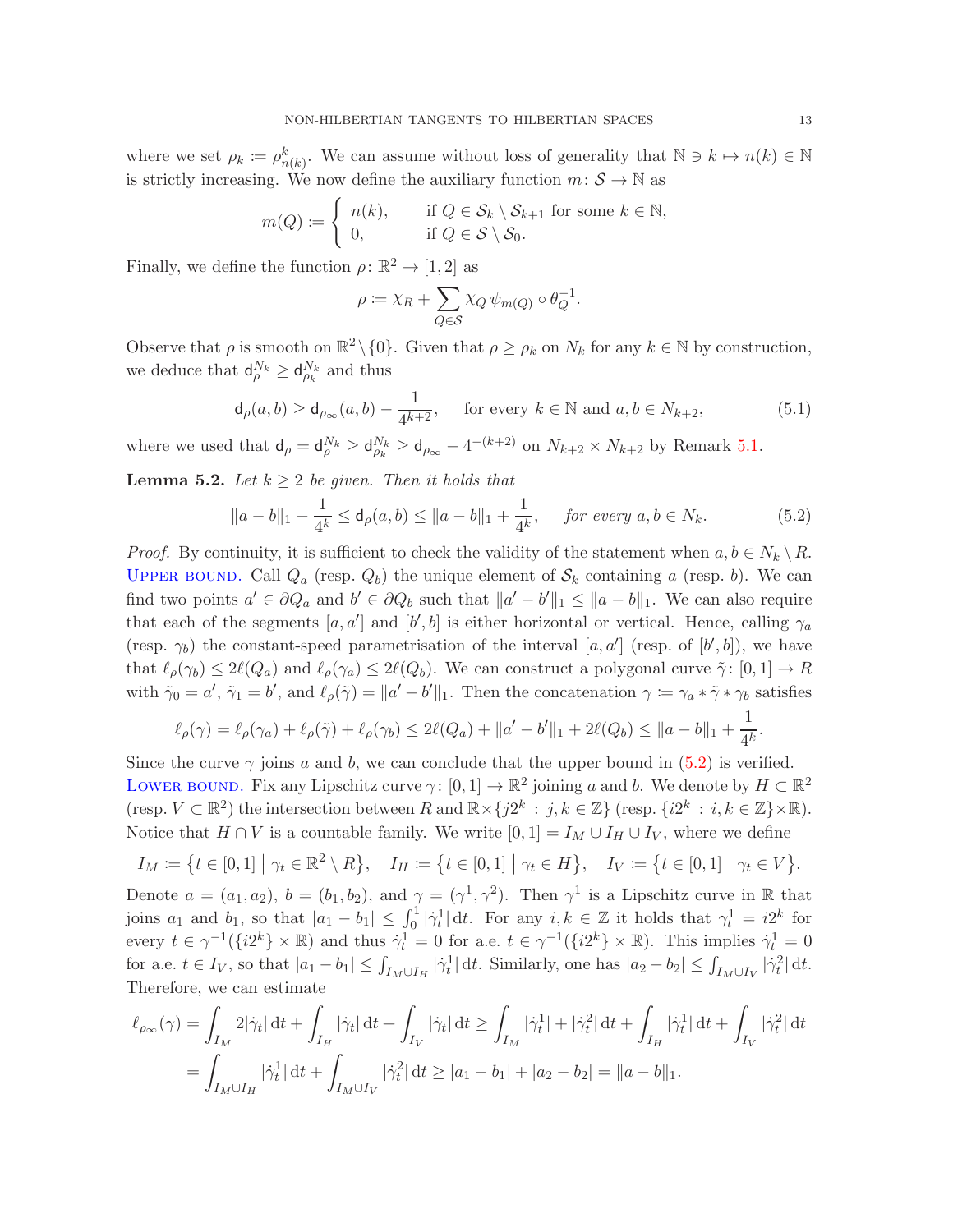Thanks to the arbitrariness of  $\gamma$ , we deduce that  $d_{\rho_{\infty}}(a, b) \geq ||a - b||_1$ . Recalling [\(5.1\)](#page-12-1), we can finally conclude that the lower bound in  $(5.2)$  is verified, whence the statement follows.  $\square$ 

We endow the smooth manifold  $M := \mathbb{R}^2 \setminus \{0\}$  with the Riemannian metric g, which is defined as  $g_x(v, w) := \rho(x) \langle v, w \rangle$ . Call m the 2-dimensional Hausdorff measure on  $(\mathbb{R}^2, \mathsf{d}_{\rho})$ . Given that the restriction of  $d_{\rho}$  to M is (by definition) the length distance induced by the Riemannian metric g, we have that  $\mathfrak{m}|_M$  coincides with the volume measure of  $(M, g)$ . By exploiting the fact that  $d_{Eucl} \leq d_{\rho} \leq 2 d_{Eucl}$ , one can also deduce that  $\mathcal{L}^2 \leq \mathfrak{m} \leq 2\mathcal{L}^2$ , thus in particular  $(\mathbb{R}^2, \mathsf{d}_{\rho}, \mathfrak{m})$  is an  $\mathfrak{m}$ -rectifiable, 2-Ahlfors regular PI space. Moreover, Lemma [2.1](#page-5-2) ensures that the metric measure space  $(\mathbb{R}^2, d_\rho, \mathfrak{m})$  is infinitesimally Hilbertian.

*Proof of Theorem [1.2.](#page-2-1)* The metric measure space  $(\mathbb{R}^2, d_\rho, \mathfrak{m})$  constructed above satisfies the assumptions of Theorem [1.2.](#page-2-1) Let us verify that  $\text{Tan}_0(\mathbb{R}^2, d_\rho, \mathfrak{m})$  contains an infinitesimally non-Hilbertian element. Given any  $k \in \mathbb{N}$ , we define  $r_k := 1/(k2^k)$ ,  $R_k := k$ ,  $\varepsilon_k := k/2^k$ , and

$$
\psi^k(a) := \frac{a}{r_k}, \quad \text{for every } a \in B_{R_k r_k}^{\mathsf{d}_{\rho}}(x).
$$

Let us check that the Borel maps  $\psi^k$ :  $B_{R_i}^{\mathsf{d}_{\rho}}$  $R_{k r_k}^{d_\rho}(0) \to \mathbb{R}^2$  satisfy the conditions in Remark [2.3,](#page-6-1) when the target  $\mathbb{R}^2$  is endowed with the norm  $\|\cdot\|_1$  and a suitable measure  $\mu$  with  $0 \in \text{spt}(\mu)$ . i') By definition,  $\psi^k(0) = 0$  for every  $k \in \mathbb{N}$ .

ii') Let  $k \geq 2$  be fixed. Since  $d_{\text{Eucl}} \leq d_{\rho}$ , we have that  $B_{R_k}^{d_{\rho}}$  $B_{R_k r_k}^{\mathsf{d}_{\rho}}(0) = B_{2^{-}}^{\mathsf{d}_{\rho}}$  $_{2^{-k}}^{\mathfrak{a}_{\rho}}(0) \subset N_k$ . Therefore,

$$
|d_{\rho}(a,b) - r_k \|\psi^k(a) - \psi^k(b)\|_1| = |d_{\rho}(a,b) - \|a - b\|_1| \le \frac{1}{4^k} = \varepsilon_k r_k
$$

holds for every  $a, b \in B_{R_k}^{\mathsf{d}_{\rho}}$  $R_{k}r_{k}(x)$ , where the inequality follows from Lemma [5.2.](#page-12-2) iii') Fix any  $k \geq 2$  and  $v \in B_{R_k-\varepsilon_k}^{\|\cdot\|_1}$  (0). Given that  $||r_kv||_1 < (R_k-\varepsilon_k)r_k = 2^{-k}-4^{-k} < 2^{-k}$ , one has  $a := r_k v \in B_{2^{-k}}^{\|\cdot\|_1}(0) \subset N_k$ . Hence, Lemma [5.2](#page-12-2) ensures that  $d_\rho(a, 0) \leq \|a\|_1 + 4^{-k} < 2^{-k}$ , which implies that  $a \in B_{2^{-}}^{\mathsf{d}_{\rho}}$  $a_{2^{-k}}^{d_{\rho}}(0) = B_{R_k}^{d_{\rho}}$  ${}_{R_k r_k}^{\mathsf{d}_{\rho}}(0)$  and thus  $v = \psi^k(a) \in \psi^k(B_{R_k}^{\mathsf{d}_{\rho}})$  $R_{k}^{a_{\rho}}(0)$ , as desired. iv') We aim to find a boundedly-finite Borel measure  $\mu \geq 0$  on  $(\mathbb{R}^2, \|\cdot\|_1)$  such that

$$
\mu_k \coloneqq \frac{\psi_\#^k \big( \mathfrak{m} \big|_{B_{R_k r_k}^{\mathsf{d}_{\rho}}(0)} \big)}{\mathfrak{m}\big( B_{r_k}^{\mathsf{d}_{\rho}}(0) \big)} \rightharpoonup \mu, \quad \text{ in duality with compactly-supported, continuous functions,}
$$

up to a subsequence in  $k$ . Up to a diagonalisation argument, it is sufficient to show that for any compact set  $K \subset \mathbb{R}^2$  the sequence  $\mu_k|_K$  weakly subconverges to some finite Borel measure on  $K$  in duality with continuous functions on  $K$ . In turn, to obtain the latter condition it is enough to prove that  $\sup_{k\in\mathbb{N}}\mu_k(K)<+\infty$ . Let us check it: for any  $k\in\mathbb{N}$ , we can estimate

$$
\mu_k(K) = \frac{\mathfrak{m}\bigl((\psi^k)^{-1}(K) \cap B_{2^{-k}}^{\mathsf{d}_{\rho}}(0)\bigr)}{\mathfrak{m}\bigl(B_{r_k}^{\mathsf{d}_{\rho}}(0)\bigr)} \overset{(\star)}{\leq} \frac{\mathfrak{m}(r_k K)}{\mathfrak{m}\bigl(B_{r_k/2}^{\|\cdot\|_2}(0)\bigr)} \leq \frac{2 \mathcal{L}^2(r_k K)}{\mathcal{L}^2\bigl(B_{r_k/2}^{\|\cdot\|_2}(0)\bigr)} = \frac{8 \mathcal{L}^2(K)}{\pi},
$$

where in the starred inequality we used the fact that  $d_{\rho} \leq 2 d_{\text{Eucl}}$  and thus  $B_{r_k/2}^{\|\cdot\|_2}(0) \subset B_{r_k}^{d_{\rho}}(0)$ . Finally, we aim to show that  $0 \in \text{spt}(\mu)$ , or equivalently that  $\limsup_{k\to\infty} \mu_k(B_{\delta}^{\|\cdot\|_2}(0)) > 0$ holds for every  $\delta \in (0,1)$ . Given any such  $\delta$ , we can find  $\bar{k} \in \mathbb{N}$  and  $C_{\delta} > 0$  such that  $R_k/2 > \delta$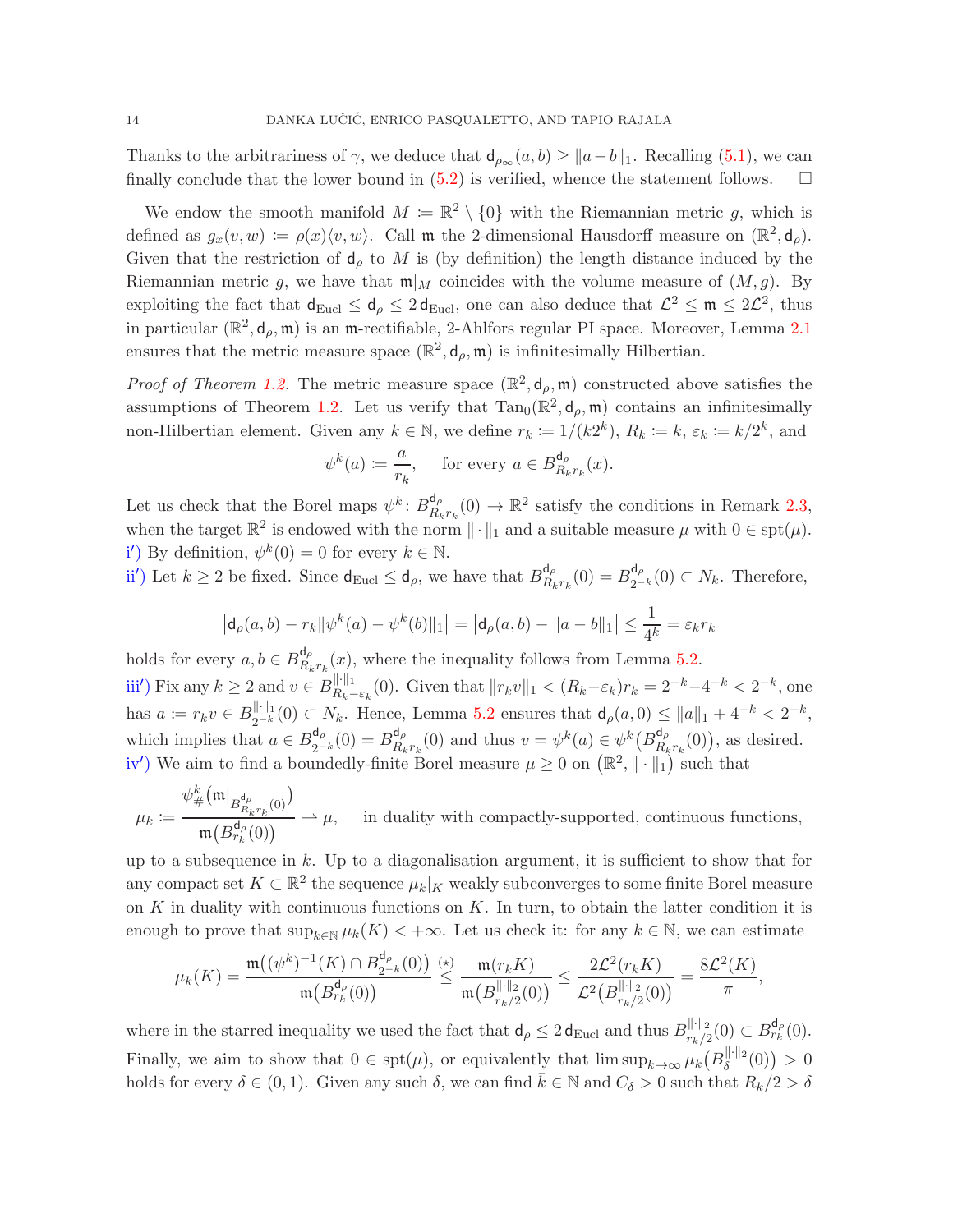and  $\mathfrak{m}\big(B_{\delta r_k}^{\|\cdot\|_2}(0)\big) \geq C_\delta \mathfrak{m}\big(B_{r_k}^{\|\cdot\|_2}(0)\big)$  for every  $k \geq \overline{k}$ ; for the latter property, we are using the fact that  $(\mathbb{R}^2, \|\cdot\|_2, \mathfrak{m})$  is doubling. In particular,  $B_{\delta r_k}^{\|\cdot\|_2}(0) \subset B_{R_k r_k/2}^{\|\cdot\|_2}(0)$  for all  $k \geq \bar{k}$ . Hence,

$$
\mu_k\big(B_\delta^{\|\cdot\|_2}(0)\big)=\frac{\mathfrak{m}\big(B_{\delta r_k}^{\|\cdot\|_2}(0)\cap B_{R_k r_k}^{d_\rho}(0)\big)}{\mathfrak{m}\big(B_{r_k}^{d_\rho}(0)\big)}\geq \frac{\mathfrak{m}\big(B_{\delta r_k}^{\|\cdot\|_2}(0)\cap B_{R_k r_k/2}^{\|\cdot\|_2}(0)\big)}{\mathfrak{m}\big(B_{r_k}^{\|\cdot\|_2}(0)\big)}\geq C_\delta,\quad \text{ for all } k\geq \bar{k}.
$$

All in all, we proved that  $(\mathbb{R}^2, \|\cdot\|_1, \mu, 0) \in \text{Tan}_0(\mathbb{R}^2, d_\rho, \mathfrak{m})$ . Since  $\|\cdot\|_1$  is a non-Hilbert norm, we conclude from [\[26,](#page-18-10) Lemma 4.4] that  $(\mathbb{R}^2, \|\cdot\|_1, \mu)$  is not infinitesimally Hilbertian, thus completing the proof of Theorem [1.2.](#page-2-1)

**Remark 5.3.** Theorem [1.2](#page-2-1) could be modified so that for any closed set  $F \subset \mathbb{R}^2$  of Lebesgue measure zero, there exists a distance  $d_F$  on  $\mathbb{R}^2$  so that  $(\mathbb{R}^2, d_F, \mathfrak{m})$  is an infinitesimally Hilbertian, m-rectifiable, Ahlfors regular PI space, and the set of points  $\bar{x} \in \mathbb{R}^2$  for which  $\text{Tan}_{\bar{x}}(\mathbb{R}^2, \mathsf{d}_F, \mathfrak{m})$  contains an infinitesimally non-Hilbertian element is exactly F. Indeed, the only modifications needed in the construction are to take  $W$  to be the Whitney decomposition of  $\mathbb{R}^2 \setminus F$  and to define the function  $\rho \colon \mathbb{R}^2 \to [1,2]$  as 2 on F and elsewhere via the same definitions as in the proof above. Then the infinitesimal Hilbertianity of the space  $(\mathbb{R}^2, \mathsf{d}_F, \mathfrak{m})$ follows from the fact that  $F$  has zero measure, while the infinitesimal non-Hilbertianity of the tangents at  $\bar{x} \in F$  follows as above. Notice that since F has zero measure and  $\rho = 2$ on F, the tangent spaces at every point  $\bar{x} \in F$  are isomorphic to the one obtained in The-orem [1.2.](#page-2-1) In the case  $F = \{0\}$  the function  $\rho$  was defined to be 1 on F in order to make  $\rho$  lower semicontinuous. This allowed the soft argument via uniform convergence leading to the existence of  $n(k)$ . On a general F we cannot define  $\rho$  to be identically 1, as we might then fail to be infinitesimally non-Hilbertian at the tangents. To overcome this, one could, for example, make a more quantitative argument in the lower bound in Lemma [5.2.](#page-12-2) We chose to formulate Theorem [1.2](#page-2-1) only in the simplest case  $F = \{0\}$  since the more general case contains essentially no new ideas and only slightly complicates the presentation.

#### Appendix A. Infinitesimal Hilbertianity and asymptotic cones

<span id="page-14-0"></span>As one might expect, the infinitesimal Hilbertianity condition has little to do with the large scale geometry of the space under consideration. Indeed, as shown by Theorem [A.1](#page-15-0) below, it is rather easy to construct a 'nice' infinitesimally Hilbertian metric measure space whose asymptotic cone is not infinitesimally Hilbertian. This is a folklore result, which we discuss in details for the reader's usefulness; similar constructions are typical in homogenisation theory. Theorem [A.1](#page-15-0) could be obtained by constructing a length distance on  $\mathbb{R}^2$  induced by similar weights as the ones used in Section [5.](#page-10-1) We opted to provide here an alternative and simpler construction. Before passing to the actual statement, let us briefly remind the relevant terminology.

Let  $(X, d, m)$  be a metric measure space. Then we say that a given pointed metric measure space  $(Y, d_Y, m_Y, q)$  is a **pmGH-asymptotic cone** of  $(X, d, m)$  provided there exists a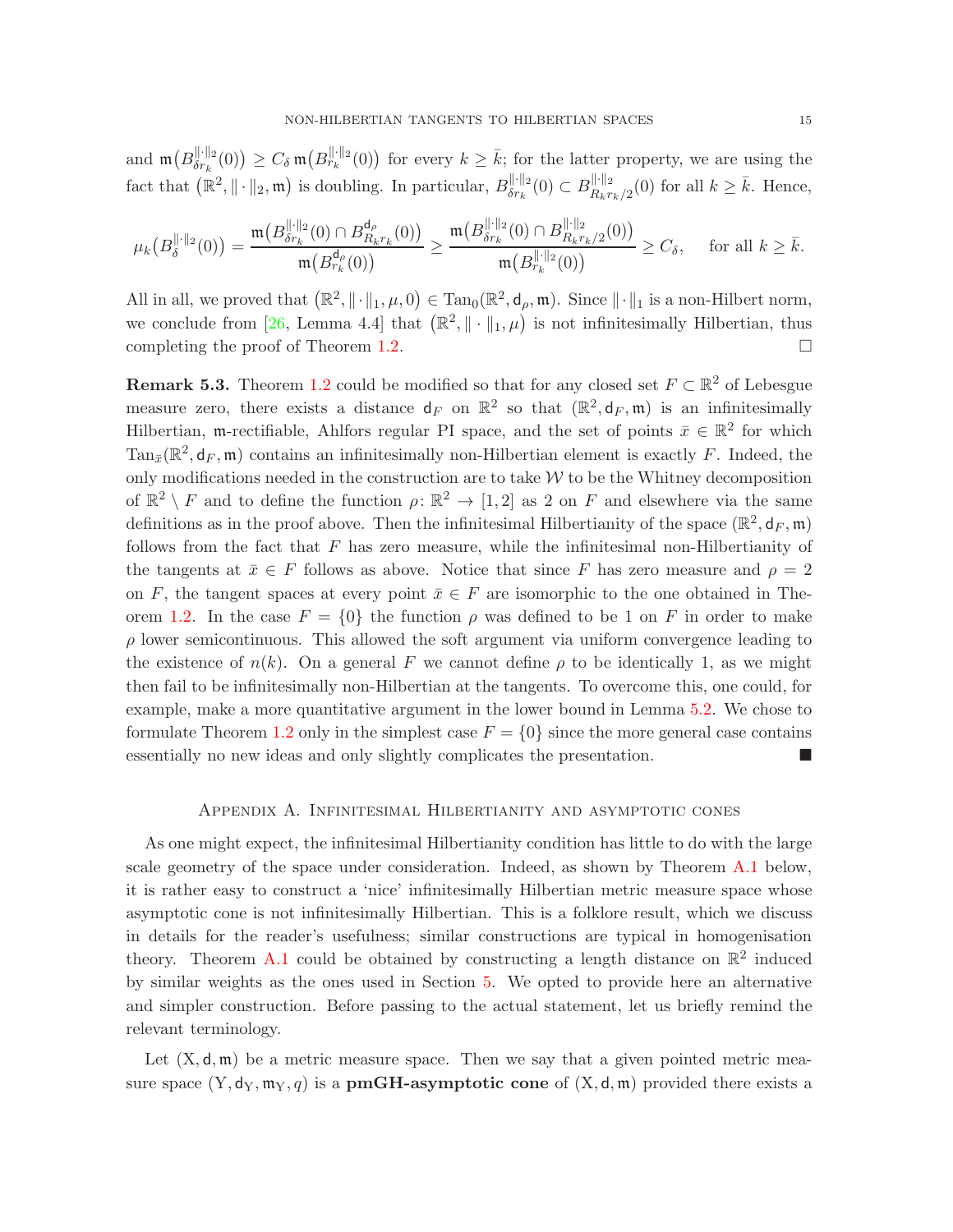sequence of radii  $R_k \nearrow +\infty$  such that for some (and thus any) point  $p \in \text{spt}(\mathfrak{m})$  it holds that

 $(X, d/R_k, \mathfrak{m}_p^{R_k}, p) \to (Y, d_Y, \mathfrak{m}_Y, q)$ , in the pointed measured Gromov–Hausdorff sense.

Namely, for every  $\varepsilon \in (0,1)$  and  $\mathcal{L}^1$ -a.e.  $R > 1$ , there exist  $\bar{k} \in \mathbb{N}$  and a sequence  $(\psi^k)_{k \geq \bar{k}}$  of Borel mappings  $\psi^k$ :  $B_{RR_k}(p) \to Y$  such that the following properties are verified:

- i'')  $\psi^k(p) = q,$
- $\text{dist}'$   $|d(x,y) R_k d_Y(\psi^k(x), \psi^k(y))| \leq \varepsilon R_k$  holds for every  $x, y \in B_{RR_k}(p)$ ,
- iii'')  $B_{R-\varepsilon}(q)$  is contained in the open  $\varepsilon$ -neighbourhood of  $\psi^k(B_{RR_k}(p)),$
- iv'')  $\mathfrak{m}(B_{R_k}(p))^{-1}\psi_{\#}^k(\mathfrak{m}|_{B_{RR_k}(p)}) \rightharpoonup \mathfrak{m}_Y|_{B_R(q)}$  as  $k \to \infty$  in duality with the space of bounded continuous functions  $f: Y \to \mathbb{R}$  having bounded support.

<span id="page-15-0"></span>Theorem A.1. There exists an infinitesimally Hilbertian, m-rectifiable, Ahlfors regular PI space having a unique, infinitesimally non-Hilbertian asymptotic cone.

*Proof.* We endow the grid  $X := (\mathbb{Z} \times \mathbb{R}) \cup (\mathbb{R} \times \mathbb{Z})$  in the plane  $\mathbb{R}^2$  with the distance d, given by  $\mathsf{d}(a, b) \coloneqq \|a - b\|_{\infty}$  for every  $a, b \in \mathsf{X}$ , and with the measure  $\mathfrak{m} \coloneqq \mathcal{H}^1_{\mathsf{d}}|_{\mathsf{X}}$ . Consider also the space  $(X \times [0,1], d \times d_{\text{Eucl}}, \mathfrak{m} \otimes \mathcal{L}^1|_{[0,1]})$ , where  $\mathfrak{m} \otimes \mathcal{L}^1|_{[0,1]}$  stands for the product measure and

$$
(\mathsf{d} \times \mathsf{d}_{\mathrm{Eucl}}) \big( (a, t), (b, s) \big) \coloneqq \sqrt{\mathsf{d}(a, b)^2 + |t - s|^2}, \quad \text{ for every } a, b \in \mathcal{X} \text{ and } t, s \in [0, 1].
$$

It is easy to see that  $(X \times [0,1], d \times d_{Eucl}, \mathfrak{m} \otimes \mathcal{L}^1|_{[0,1]})$  is  $(\mathfrak{m} \otimes \mathcal{L}^1|_{[0,1]})$ -rectifiable, 2-Ahlfors regular, and PI. Using Proposition [3.1,](#page-8-2) one can deduce that  $(X \times [0, 1], d \times d_{Eucl}, \mathfrak{m} \otimes \mathcal{L}^1|_{[0,1]})$ is infinitesimally Hilbertian. Observe also that, by virtue of the fact that [0, 1] is bounded, the spaces  $(X \times [0, 1], d \times d_{Eucl}, \mathfrak{m} \otimes \mathcal{L}^1|_{[0,1]})$  and  $(X, d, \mathfrak{m})$  have the same pmGH-asymptotic cones. Therefore, to conclude it suffices to prove the following claim: the unique asymptotic cone of  $(X, d, \mathfrak{m})$  is given by the infinitesimally non-Hilbertian space  $(\mathbb{R}^2, \| \cdot \|_{\infty}, 8^{-1} \mathcal{L}^2, 0)$ . To this aim, fix any  $\varepsilon \in (0,1)$ ,  $R > 1$ , and  $R_k \nearrow +\infty$ . We define the Borel maps  $\psi^k: B_{RR_k}^{\mathsf{d}}(0) \to \mathbb{R}^2$ as  $\psi^k(a) := a/R_k$  for every  $a \in B_{RR_k}^{\mathsf{d}}(0)$ . Our goal is to show that the sequence  $(\psi^k)_{k \in \mathbb{N}}$ verifies the items i''), iii''), and iv<sup> $\ddot{\theta}$ </sup> above, with target  $(\mathbb{R}^2, \|\cdot\|_{\infty}, 8^{-1}\mathcal{L}^2, 0)$ .  $i''$ )  $\psi^k(0) = 0$  by construction.

ii'') It follows from the fact that  $\psi^k$  is an isometry from  $(B_{RR_k}^{\mathsf{d}}(0),\mathsf{d})$  to  $(\mathbb{R}^2, R_k \|\cdot\|_{\infty})$ .  $\text{iiii''}\right) \text{Pick } \bar{k} \in \mathbb{N} \text{ so that } 1/R_{\bar{k}} < \varepsilon. \text{ Let } v \in B_{R-\varepsilon}^{\|\cdot\|_{\infty}}(0) \text{ and } k \geq \bar{k} \text{ be given. Since } R_k v \in B_{RR_k}^{\|\cdot\|_{\infty}}(0),$ we can find  $a \in X \cap B_{RR_k}^{\|\cdot\|_{\infty}}(0) = B_{RR_k}^{\mathsf{d}}(0)$  with  $\|a - R_k v\|_{\infty} < 1$ . This yields  $\|\psi^k(a) - v\|_{\infty} < \varepsilon$ , ∞ thus accordingly  $B_{R-\varepsilon}^{\|\cdot\|_{\infty}}(0)$  is contained in the  $\varepsilon$ -neighbourhood of  $\psi^k(B_{RR_k}^{\mathsf{d}}(0))$ , as desired. iv'') For any  $i, j \in \mathbb{Z}$  and  $k \in \mathbb{N}$ , we define the sets  $Q_{ij} \coloneqq (i - 2^{-1}, i + 2^{-1}) \times (j - 2^{-1}, j + 2^{-1})$ and  $S_k := \bigcup_{i} |i|, |j| \in [RR_k]} Q_{ij}$ , where  $[\lambda] \in \mathbb{N}$  stands for the integer part of  $\lambda \in [0, +\infty)$ . Notice that  $\mathfrak{m}\big(B_{\lfloor RR_k\rfloor+1}^{\|\cdot\|_{\infty}}(0)\setminus S_k\big)=20\lfloor RR_k\rfloor-18=:a_k$  and thus  $\mathfrak{m}\big(B_{RR_k}^{\mathsf{d}}(0)\setminus S_k\big)\le a_k$ . Moreover, calling  $\tilde{S}_k := S_k/R_k$ , we have  $\mathcal{L}^2(B_R^{\|\cdot\|_{\infty}}(0) \setminus \tilde{S}_k) \leq 8R((2R_k)^{-1} + R - \lfloor RR_k \rfloor/R_k) =: b_k$ . Fix cannig  $D_k := D_k / I_k$ , we have  $\mathcal{L}$   $(D_R \t (O) \t D_k) \leq \delta I((2I_k) + I_k - [I_l I_k] / I_k) = \delta_k$ . Fix<br>any bounded, continuous function  $f: \mathbb{R}^2 \to [0, +\infty)$  having compact support. Pick  $C > 0$ such that  $f \leq C$ . Given that  $X \cap B_{R_k}^{\|\cdot\|_{\infty}}(0) \subset B_{R_k}^{\mathsf{d}}(0)$  and  $\mathfrak{m}(B_{R_k}^{\|\cdot\|_{\infty}}(0)) = 8[R_k]^2 - 4[R_k] =: c_k$ , we deduce that  $\left| \int_{B_R^{\|\cdot\|_{\infty}(0)\setminus \tilde{S}_k} f d\mathcal{L}^2 \right| \leq C b_k$  and  $\left| m_k^{-1} \int_{B_{RR_k}^d(0)\setminus S_k} f \circ \psi^k dm \right| \leq C a_k/c_k$ , where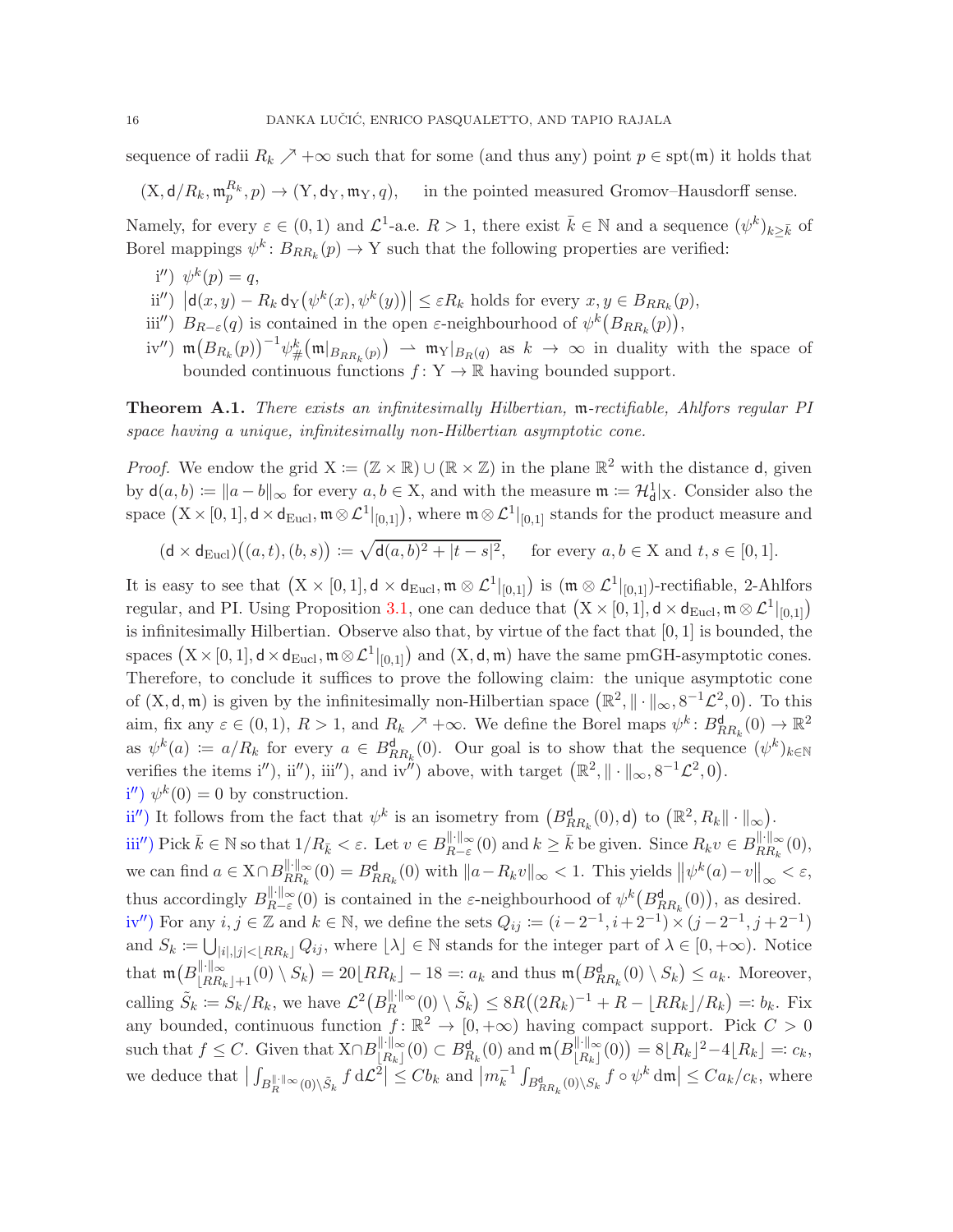we set  $m_k := \mathfrak{m}\big(B_{R_k}^d(0)\big)$ . Now fix any  $\delta > 0$  and choose  $\overline{k} \in \mathbb{N}$  such that  $|f(a) - f(b)| \leq \delta$ for every  $a, b \in \mathbb{R}^2$  with  $||a - b||_{\infty} < 1/R_{\bar{k}}$ . Setting  $\rho_k := m_k^{-1} \sum_{|i|, |j| < \lfloor RR_k \rfloor} f((i, j)/R_k)$  for every  $k \geq \overline{k}$ , we obtain that

$$
\left| \frac{1}{m_k} \int f \, \mathrm{d}\psi^k_{\#}(\mathfrak{m}|_{B^{\mathbf{d}}_{RR_k}(0)}) - \frac{1}{8} \int_{B^{\|\cdot\|_{\infty}}_R(0)} f \, \mathrm{d}\mathcal{L}^2 \right|
$$
\n
$$
\leq \left| \frac{1}{m_k} \int_{S_k} f \circ \psi^k \, \mathrm{d}\mathfrak{m} - \frac{1}{8} \int_{\tilde{S}_k} f \, \mathrm{d}\mathcal{L}^2 \right| + C \left( \frac{a_k}{c_k} + \frac{b_k}{8} \right)
$$
\n
$$
\leq \left| \frac{1}{m_k} \int_{S_k} f \circ \psi^k \, \mathrm{d}\mathfrak{m} - \rho_k \right| + \left| \rho_k - \frac{1}{8} \int_{\tilde{S}_k} f \, \mathrm{d}\mathcal{L}^2 \right| + C \left( \frac{a_k}{c_k} + \frac{b_k}{8} \right)
$$

The first addendum in the last line of the above formula can be estimated as

$$
\left| \frac{1}{m_k} \int_{S_k} f \circ \psi^k \, dm - \rho_k \right| \leq \frac{1}{c_k} \sum_{|i|, |j| < \lfloor RR_k \rfloor} \left| \int_{Q_{ij}} f \circ \psi^k \, dm - f((i, j)/R_k) \right|
$$
  
= 
$$
\frac{1}{c_k} \sum_{|i|, |j| < \lfloor RR_k \rfloor} \left| \int_{Q_{ij}/R_k} f \, d(\mathcal{H}_{|\cdot|}^1 |_{X/R_k}) - f((i, j)/R_k) \right|
$$
  

$$
\leq \frac{1}{c_k} \sum_{|i|, |j| < \lfloor RR_k \rfloor} \delta = \frac{(2 \lfloor RR_k \rfloor - 1)^2 \delta}{c_k},
$$

while the second one can be estimated as

$$
\left| \rho_k - \frac{1}{8} \int_{\tilde{S}_k} f \, d\mathcal{L}^2 \right| \leq \frac{1}{8R_k^2} \sum_{|i|,|j| < \lfloor RR_k \rfloor} \left| \frac{8R_k^2}{m_k} f((i,j)/R_k) - \int_{Q_{ij}/R_k} f \, d\mathcal{L}^2 \right|
$$
  

$$
\leq \frac{1}{8R_k^2} \sum_{|i|,|j| < \lfloor RR_k \rfloor} \left( \left| \frac{8R_k^2}{m_k} - 1 \right| C + \left| f((i,j)/R_k) - \int_{Q_{ij}/R_k} f \, d\mathcal{L}^2 \right| \right)
$$
  

$$
\leq \frac{\left(2 \lfloor RR_k \rfloor - 1\right)^2}{c_k} \left( \left| \frac{8R_k^2}{m_k} - 1 \right| C + \delta \right).
$$

Since  $B_{R_k}^{\mathsf{d}}(0) \subset B_{\lfloor R_k \rfloor+1}^{\|\cdot\|_{\infty}}(0)$ , we also have  $m_k \leq \mathfrak{m}\big(B_{\lfloor R_k \rfloor+1}^{\|\cdot\|_{\infty}}(0)\big) = 8\lfloor R_k \rfloor^2 + 12\lfloor R_k \rfloor + 4$ . Then

$$
\lim_{k \to \infty} \frac{a_k}{c_k} = \lim_{k \to \infty} b_k = 0, \qquad \limsup_{k \to \infty} \frac{\left(2\lfloor RR_k \rfloor - 1\right)^2}{c_k} \le \frac{R^2}{2}, \qquad \lim_{k \to \infty} \left|\frac{8R_k^2}{m_k} - 1\right| = 0.
$$

Therefore, by letting  $k \to \infty$  in the previous estimates we deduce that

$$
\limsup_{k\to\infty}\left|\frac{1}{\mathfrak{m}\big(B_{R_k}^{\mathsf{d}}(0)\big)}\int f\,\mathrm{d}\psi_\#^k\big(\mathfrak{m}|_{B_{RR_k}^{\mathsf{d}}(0)}\big)-\frac{1}{8}\int_{B_R^{\|\cdot\|_\infty}(0)}f\,\mathrm{d}\mathcal{L}^2\right|\leq R^2\delta.
$$

By arbitrariness of  $\delta$  and  $f$ , we conclude that  $\mathfrak{m}\big(B_{R_k}^{\mathsf{d}}(0)\big)^{-1}\psi_{\#}^k\big(\mathfrak{m}|_{B_{R_{R_k}}^{\mathsf{d}}(0)}\big) \rightharpoonup 8^{-1}\mathcal{L}^2|_{B_{R}^{\|\cdot\|_{\infty}}(0)}$ in duality with bounded continuous functions having compact support, as desired.

**Remark A.2.** It is easy to show that the space  $X \times [0, 1]$  in Theorem [A.1](#page-15-0) can be additionally required to be a Riemannian manifold. Indeed, it simply suffices to smoothen the boundary

.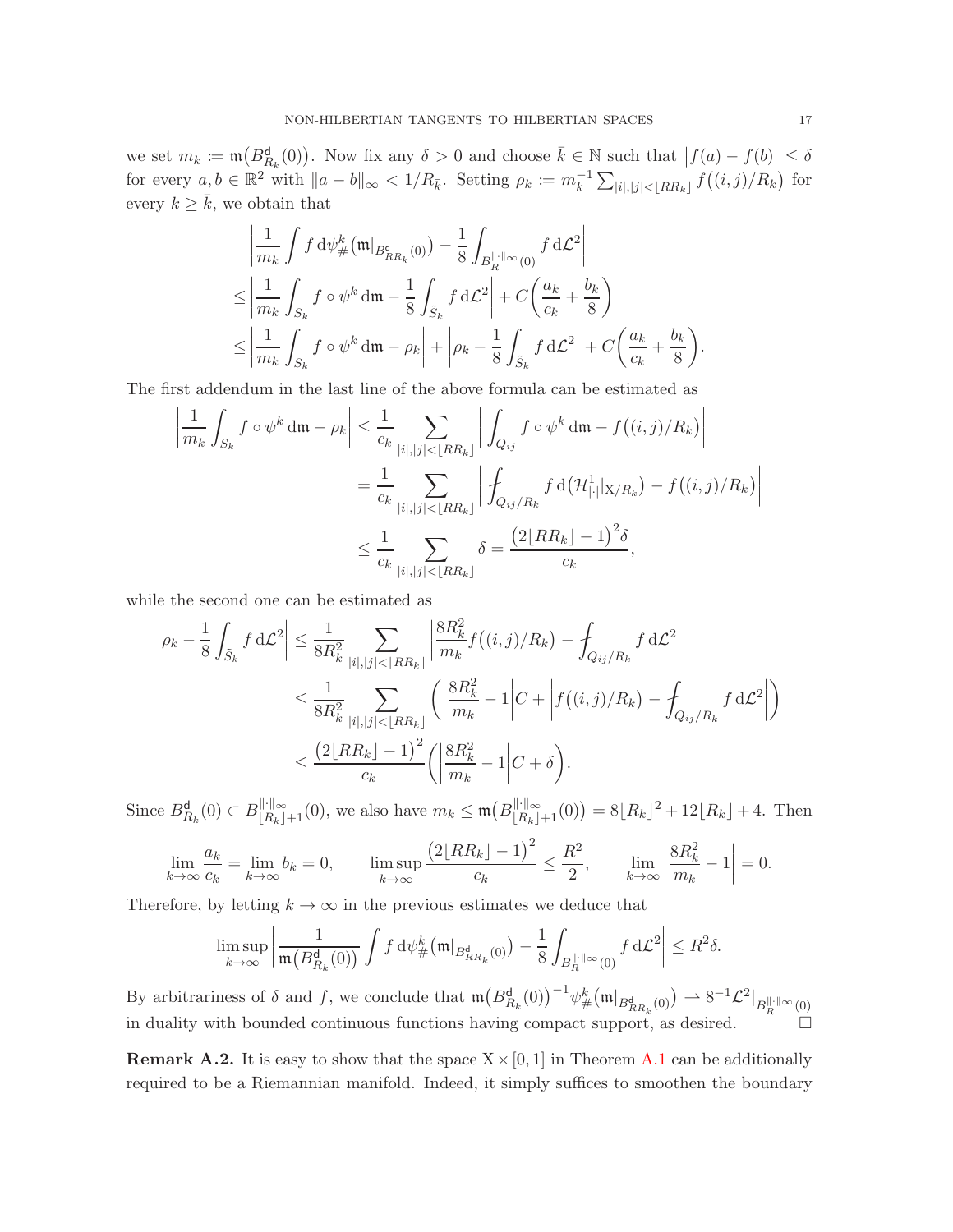of the set

$$
\bigcup_{x \in \mathcal{X} \times [0,1]} B_{r_x}^{\mathbb{R}^3}(x) \subset \mathbb{R}^3, \quad \text{where } r_x := \frac{1}{\max\{4, |x|\}},
$$

in order to obtain an embedded submanifold with the desired properties.

#### **REFERENCES**

- <span id="page-17-14"></span><span id="page-17-1"></span>[1] L. AMBROSIO, N. GIGLI, AND G. SAVARÉ, Density of Lipschitz functions and equivalence of weak gradients in metric measure spaces, Rev. Mat. Iberoam., 29 (2013), pp. 969–996.
- <span id="page-17-10"></span>[2]  $\_\_\_\_\$ calculus and heat flow in metric measure spaces and applications to spaces with Ricci bounds from below, Invent. Math., 195 (2014), pp. 289–391.
- <span id="page-17-11"></span>[3] — Retric measure spaces with Riemannian Ricci curvature bounded from below, Duke Math. J., 163 (2014), pp. 1405–1490.
- <span id="page-17-7"></span>[4] E. AUBRY, Finiteness of  $\pi_1$  and geometric inequalities in almost positive Ricci curvature, Ann. Sci. École Norm. Sup. (4), 40 (2007), pp. 675–695.
- <span id="page-17-15"></span>[5] D. Bate, Structure of measures in Lipschitz differentiability spaces, J. Amer. Math. Soc., 28 (2015), pp. 421–482.
- <span id="page-17-0"></span>[6] A. BJÖRN AND J. BJÖRN, *Nonlinear potential theory on metric spaces*, vol. 17 of EMS Tracts in Mathematics, European Mathematical Society (EMS), Zürich, 2011.
- <span id="page-17-12"></span>[7] J. Cheeger, Differentiability of Lipschitz functions on metric measure spaces, Geom. Funct. Anal., 9 (1999), pp. 428–517.
- <span id="page-17-2"></span>[8] J. CHEEGER, B. KLEINER, AND A. SCHIOPPA, Infinitesimal structure of differentiability spaces, and metric differentiation, Analysis and Geometry in Metric Spaces, 4 (2016), pp. 104–159.
- <span id="page-17-8"></span>[9] D. A. EDWARDS, The Structure of Superspace, Studies in Topology, Academic Press, (1975).
- <span id="page-17-19"></span>[10] S. Eriksson-Bique, Characterizing spaces satisfying Poincar´e inequalities and applications to differentiability, Geom. Funct. Anal., 29 (2019), pp. 119–189.
- <span id="page-17-4"></span>[11] S. Eriksson-Bique and E. Soultanis, Curvewise characterizations of minimal upper gradients and the construction of a Sobolev differential. Preprint, arXiv:2102.08097, 2021.
- [12] K. Fukaya, Collapsing of Riemannian manifolds and eigenvalues of Laplace operator, Inventiones mathematicae, 87 (1987), pp. 517–547.
- <span id="page-17-13"></span><span id="page-17-9"></span>[13] N. GIGLI, On the differential structure of metric measure spaces and applications, Mem. Amer. Math. Soc., 236 (2015), pp. vi+91.
- <span id="page-17-16"></span>[14]  $\_\_\_\_\_\$  Nonsmooth differential geometry - an approach tailored for spaces with Ricci curvature bounded from below, Mem. Amer. Math. Soc., 251 (2018), pp. 161.
- <span id="page-17-17"></span>[15] N. GIGLI, A. MONDINO, AND G. SAVARÉ, Convergence of pointed non-compact metric measure spaces and stability of Ricci curvature bounds and heat flows, Proc. Lond. Math. Soc. (3), 111 (2015), pp. 1071–1129.
- <span id="page-17-18"></span>[16] N. GIGLI AND E. PASQUALETTO, Equivalence of two different notions of tangent bundle on rectifiable metric measure spaces. To appear in Communications in Analysis and Geometry, arXiv:1611.09645, 2016.
- [17] N. Gigli and A. Tyulenev, Korevaar–Schoen's energy on strongly rectifiable spaces, Calculus of Variations and Partial Differential Equations, 60 (2021).
- <span id="page-17-3"></span>[18] M. GROMOV, Groups of polynomial growth and expanding maps, Publications Mathématiques de l'Institut des Hautes Etudes Scientifiques, 53 (1981), pp. 53–78. ´
- <span id="page-17-5"></span>[19] J. Heinonen and P. Koskela, Quasiconformal maps in metric spaces with controlled geometry, Acta Math., 181 (1998), pp. 1–61.
- <span id="page-17-6"></span>[20] J. Heinonen, P. Koskela, N. Shanmugalingam, and J. T. Tyson, Sobolev spaces on metric measure spaces. An approach based on upper gradients, vol. 27 of New Mathematical Monographs, Cambridge University Press, Cambridge, 2015.